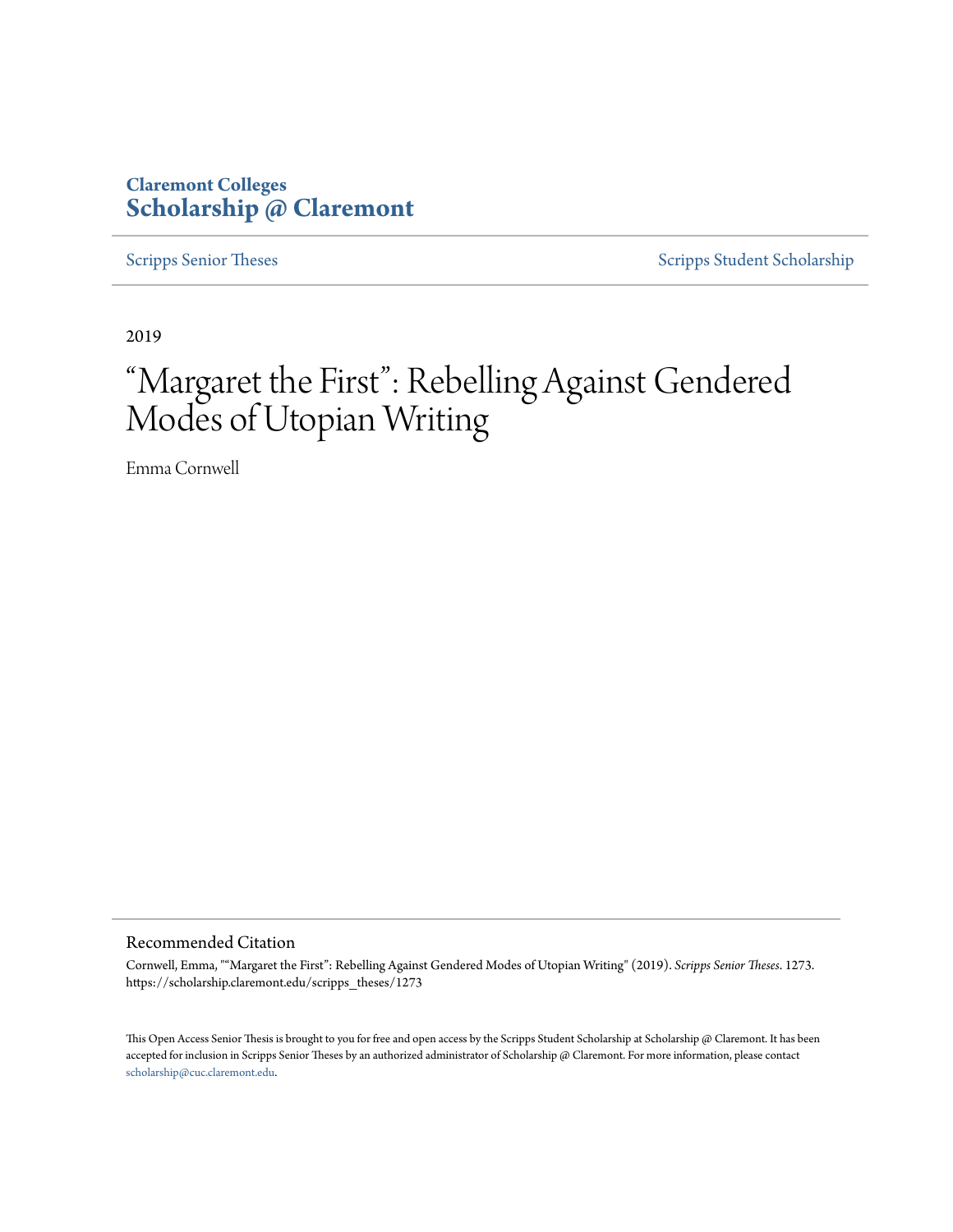## **"MARGARET THE FIRST": REBELLING AGAINST GENDERED MODES OF UTOPIAN WRITING**

**by**

### **EMMA CORNWELL**

## **SUBMITTED TO SCRIPPS COLLEGE IN PARTIAL FULFILLMENT OF THE DEGREE OF BACHELOR OF ARTS**

**PROFESSOR PRAKAS PROFESSOR KOENIGS**

**DECEMBER 14, 2018**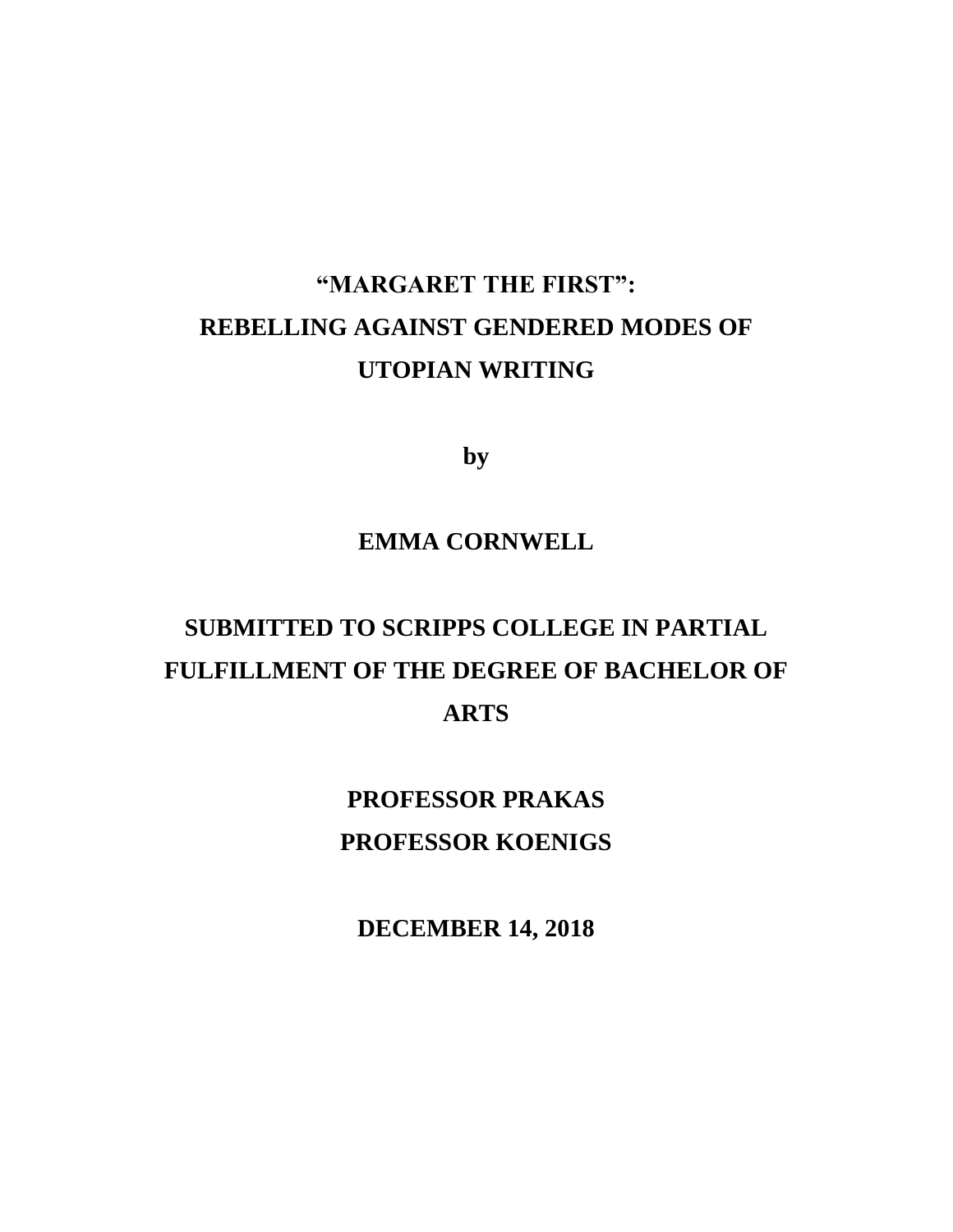*"Oh, I'm just a girl trying to find a place in this world."*

— Taylor Swift, "A Place in This World"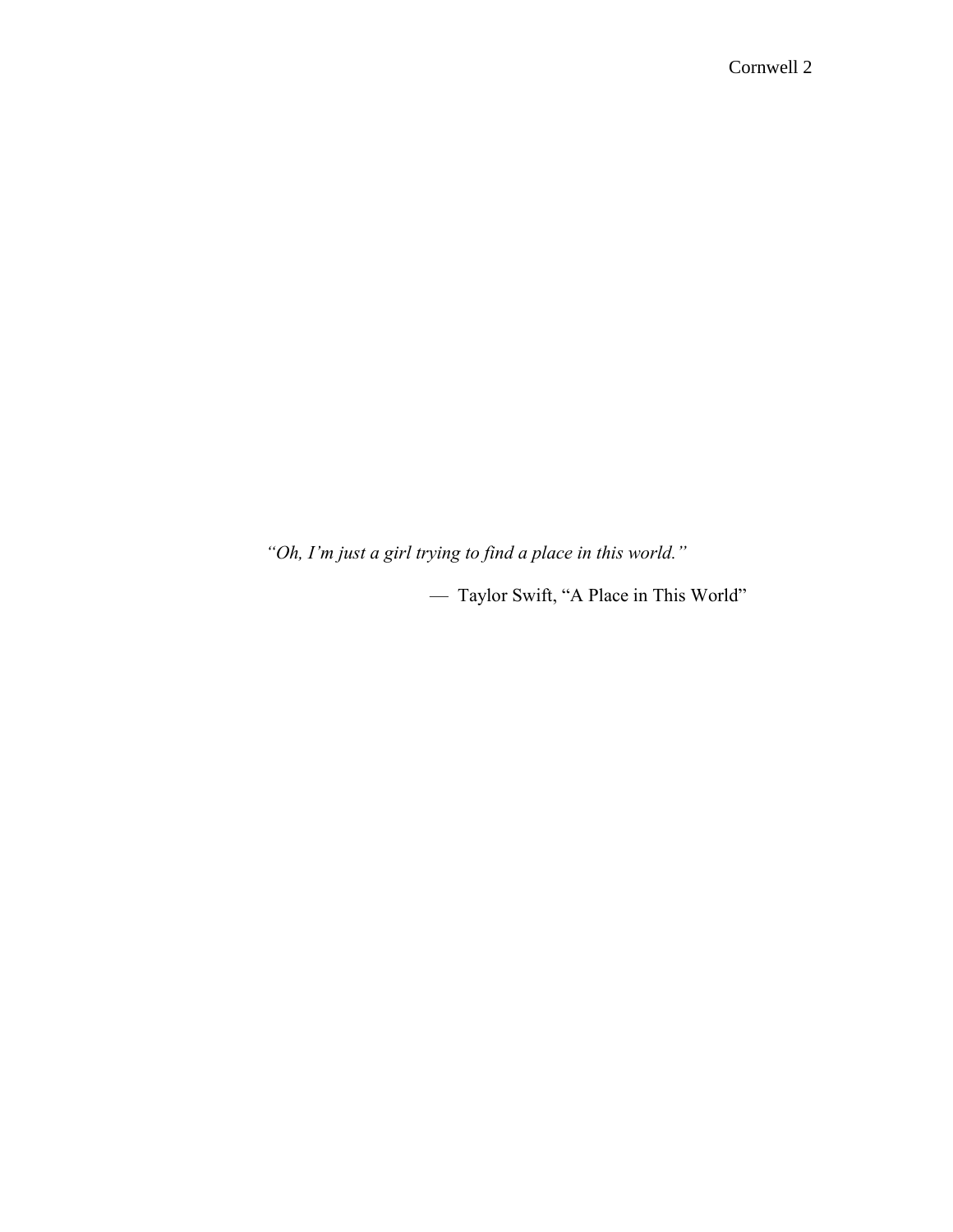#### **INTRODUCTION**

Critics often gesture to utopian works as being necessarily masculine or necessarily feminine, yet they never seem to fully articulate what defines each of these categories. So, what has remained implicit in these criticisms must become explicit. While texts may be authored by a male or a female, the masculine and feminine modes of utopian writing are not necessarily interested in the author's agency within the text but rather with what takes places within the stories themselves.

The major distinction between the feminine mode of utopian writing and the masculine mode of utopian writing lies in the intersection between the location of the utopia and the relationships formed between the utopia's inhabitants. First of all, masculine utopias exist outside of the world in which we live, while feminine utopias are located either within this world or within microcosms of this world. Furthermore, masculine utopias feature characters who utilize their own experiences and terms as a means of explaining and describing the geographic location of the utopia in an attempt to assert their authority over it and establish a hierarchy of power. While feminine utopias, on the other hand, highlight the importance of relationships within the setting, particularly of female friendships and female friendship networks which frequently display a happy acceptance of inequity among the inhabitants, and position the location as the occasion for these relationships. Feminine utopias, then, because they are not interested in conquest in the way that masculine utopias are, suggest that this mode of retirement to a microcosm is significant and implicitly better than the world in which we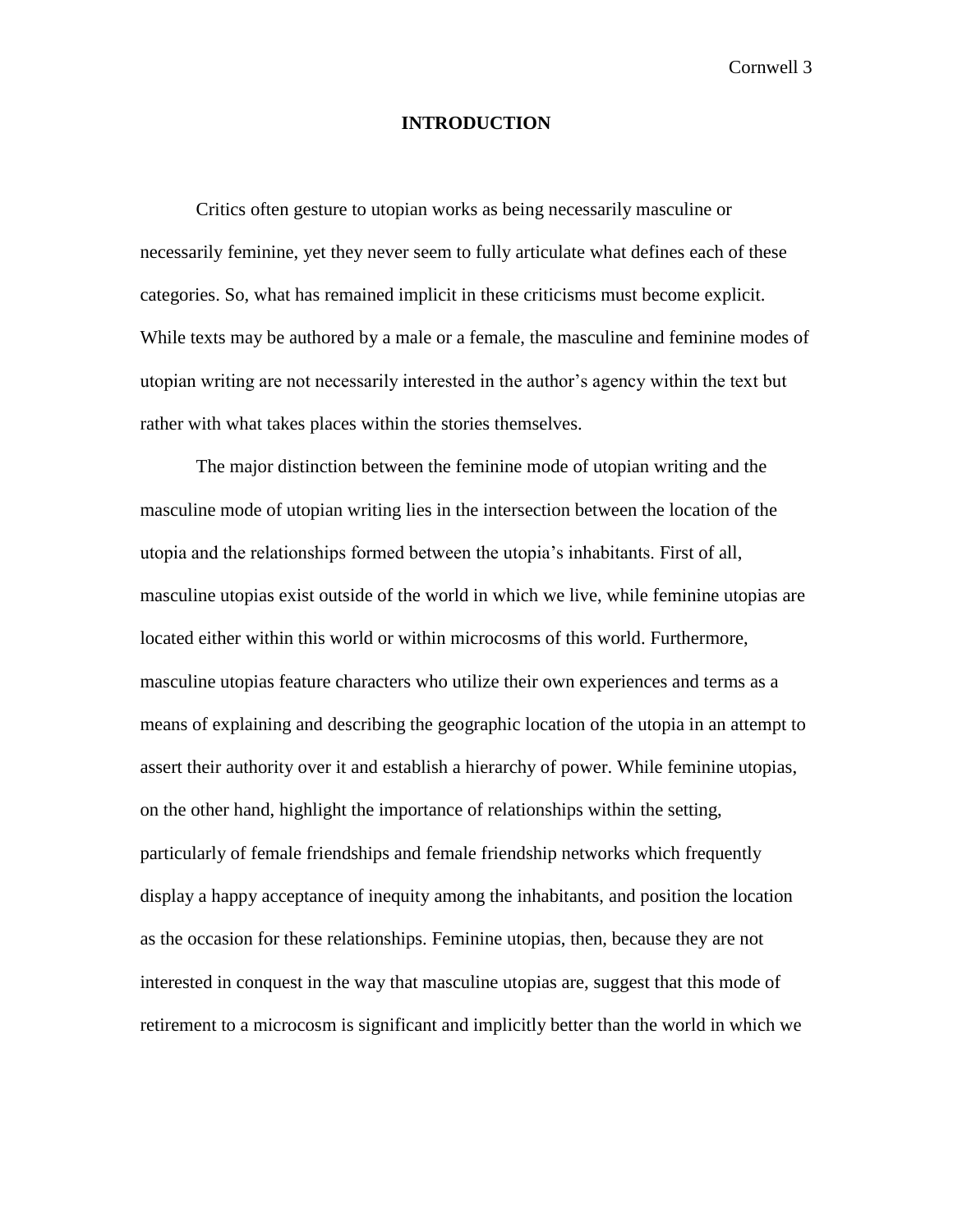live and, moreover, that they have something the rest of the world wants to and ought to emulate.

Furthermore, regardless of the gender of the author, male and female utopian characters tend to act in the same ways. Male utopian characters are interested in finding, conquering, and attempting to get something from the utopia before returning to their homeland. This means that they are not interested in cultivating a social relationship with the people who reside in the utopias they travel to. But female utopian characters are inherently social beings. They do not receive or even search for any sort of benefits from outside of the utopian community in which they reside. Ultimately, each of these characters exhibit the same sorts of values and actions whether they were written by a male or female author.

However, Margaret Cavendish, a female author of two utopian texts: "The Convent of Pleasure" and *The Blazing World,* seems to subvert this gendered binary of utopian writing and even of utopian characters. Although she is a female author herself and her works are, in one manner, continuous with the feminine mode of utopian writing because they suggest that her utopias are better than the world in which we live and that we ought to emulate them, Cavendish is not completely in line with this mode. Indeed, she also utilizes components of the masculine mode of utopian writing. The main character of *The Blazing World*, the Empress, despite being female herself, can eventually be categorized as a typical male utopian character. But again, she is not completely in line with the masculine mode of utopian writing either. Therefore, Cavendish ultimately exists outside of this gendered binary by drawing strategies from both of them.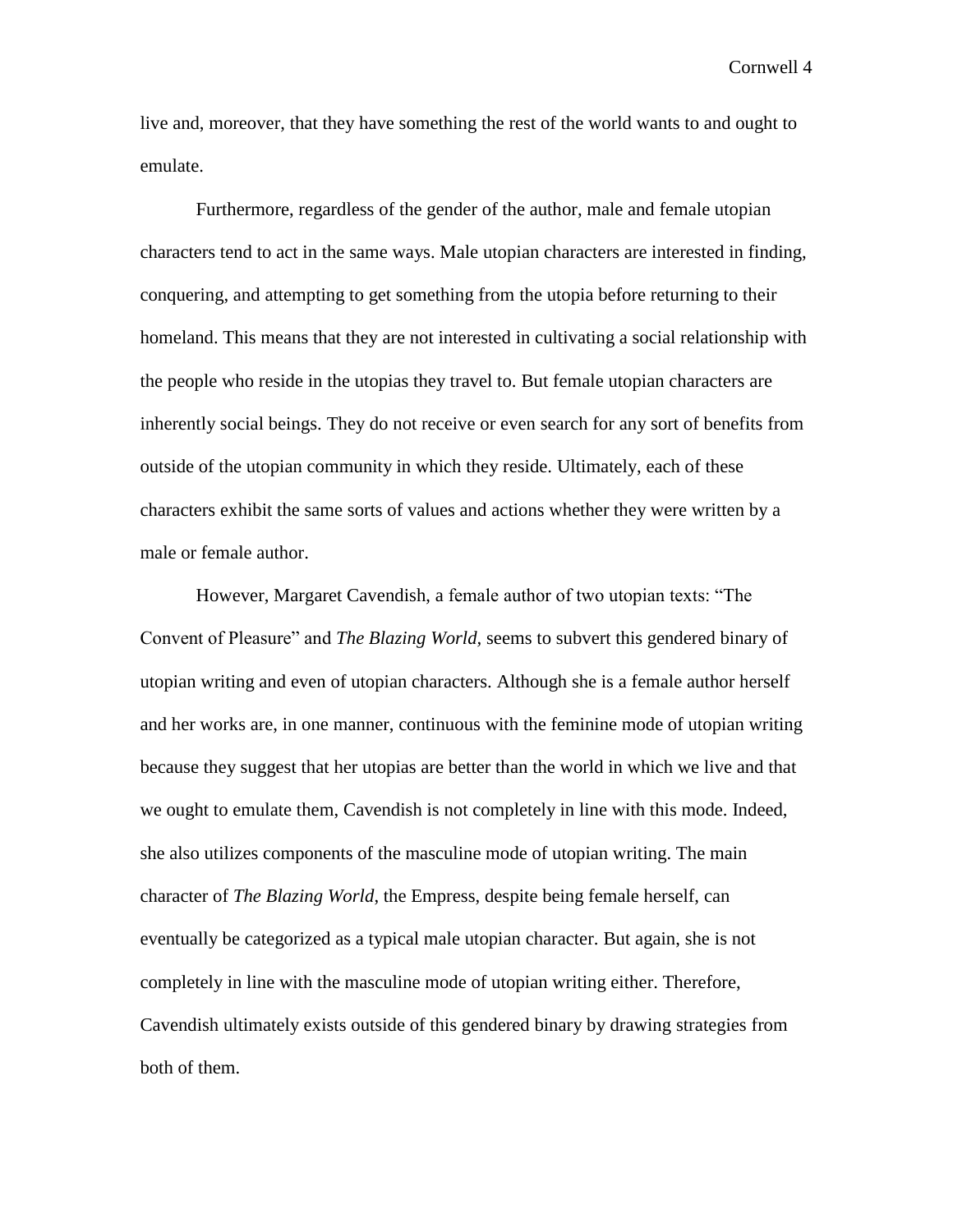#### **SECTION ONE:**

#### **DEFINING MASCULINE AND FEMININE MODES OF UTOPIAN WRITING**

In "Navigating Past, Potential, and Paradise: The Gendered Epistemologies of Discovery and Creation in Francis Godwin's *Man in the Moone* and Margaret Cavendish's *Blazing World*," Jennifer Mi-Young Park asserts that it is a masculine mode of writing, and indeed of masculine utopian writing, to utilize one's own experiences and terms as a means of explaining and describing a place, specifically through their use of language. Masculine utopian works seek to explore and uncover the truths about the places in which they take place. Protagonists of these types of works speak with authority as they use methods such as science and philosophy to explain the utopian setting around them. That is to say, these characters arrive at the utopian setting, observe the ways in which it is good, and impose their own terminology onto it, thus conquering the land by making it fit into their own ideals.

Francis Godwin's protagonist in *The Man in the Moone*, Domingo Gonsales, is an explorer. Gonsales informs his readers from the very opening lines that "it is well enough and sufficiently knowone to all the countries of *Andaluzia,* that… *Domingo Gonsales* was born of Noble parentage, and that in the renowned city of *Sivill,* to wit in the yeare 1552," and he continues to give an even further detailed history of himself (Godwin, 69). Gonsales is named, he has a known history, and it is this sense of "complete, precise knowing" which Park asserts "can be coded as male-oriented" (Park, 121). However, Park fails to acknowledge that masculine characters do not need to be necessarily known or given a history in order to assert their authority. This history gives Gonsales credibility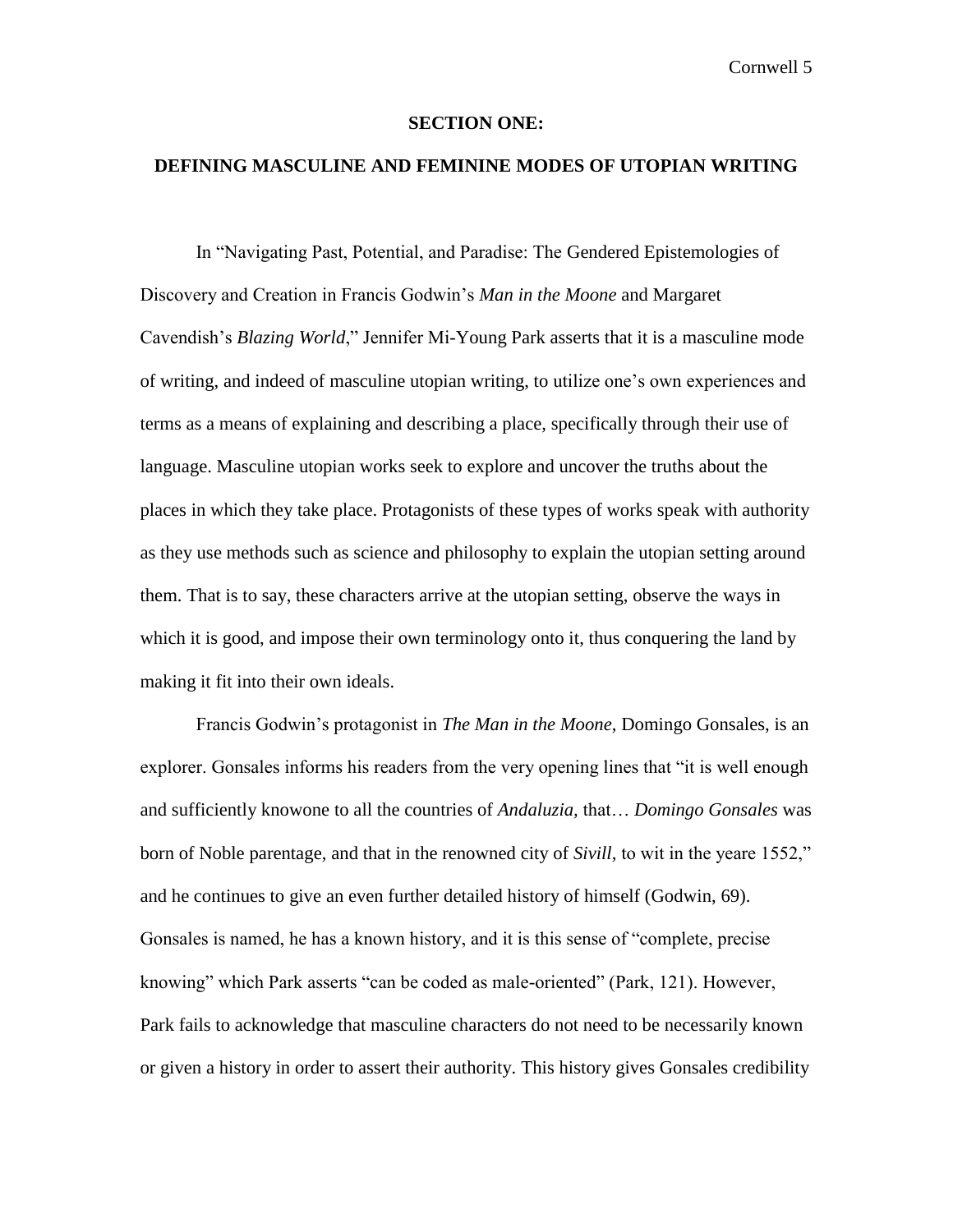as an explorer and being an explorer is specifically masculine. However, it is not Gonsales' history that constitutes his masculine character. It is his intentions of exploration and conquest that do.

The masculine mode of utopian writing locates the utopias they describe as somewhere other than this world in which we live. Ultimately, it is this otherworldliness which gives rise to challenges for the male protagonist, such as his inability to speak the native language. This posits the utopia and its inhabitants as other, giving the male protagonist an incentive to attempt to conquer the land and to take its customs and practices back to his homeland. In locating these utopias elsewhere, masculine utopian works suggest that utopias are geographic locations which need to be discovered, and moreover, conquered by protagonists who hail from the world in which we live as a means of learning how to better their homelands.

The utopia that Domingo Gonsales travels to is explicitly positioned as a place which is outside of the world in which we live. In his note "To the Ingenious Reader," Gonsales tells his readers that he "hast here a new discovery of a new *world"* (Godwin, 67, emphasis in original). And later in his tale, he proclaims his "arrivall in that New World of the Moone" (Godwin, 97). Gonsales makes it very clear that the utopia he claims to discover is outside of our world, by frequently reaffirming it newness and by virtue of the fact that it is the moon of our earth. This locating of utopia as outside of our known world is reflective of the greater masculine utopian tradition.

The otherworldliness of the land described in *Utopia* is made clear in the novel's title page. Thomas More asserts that the land described by his narrator, Hythloday, is "the Best Form of a Commonwealth" which can be found on "the *New* Island of Utopia"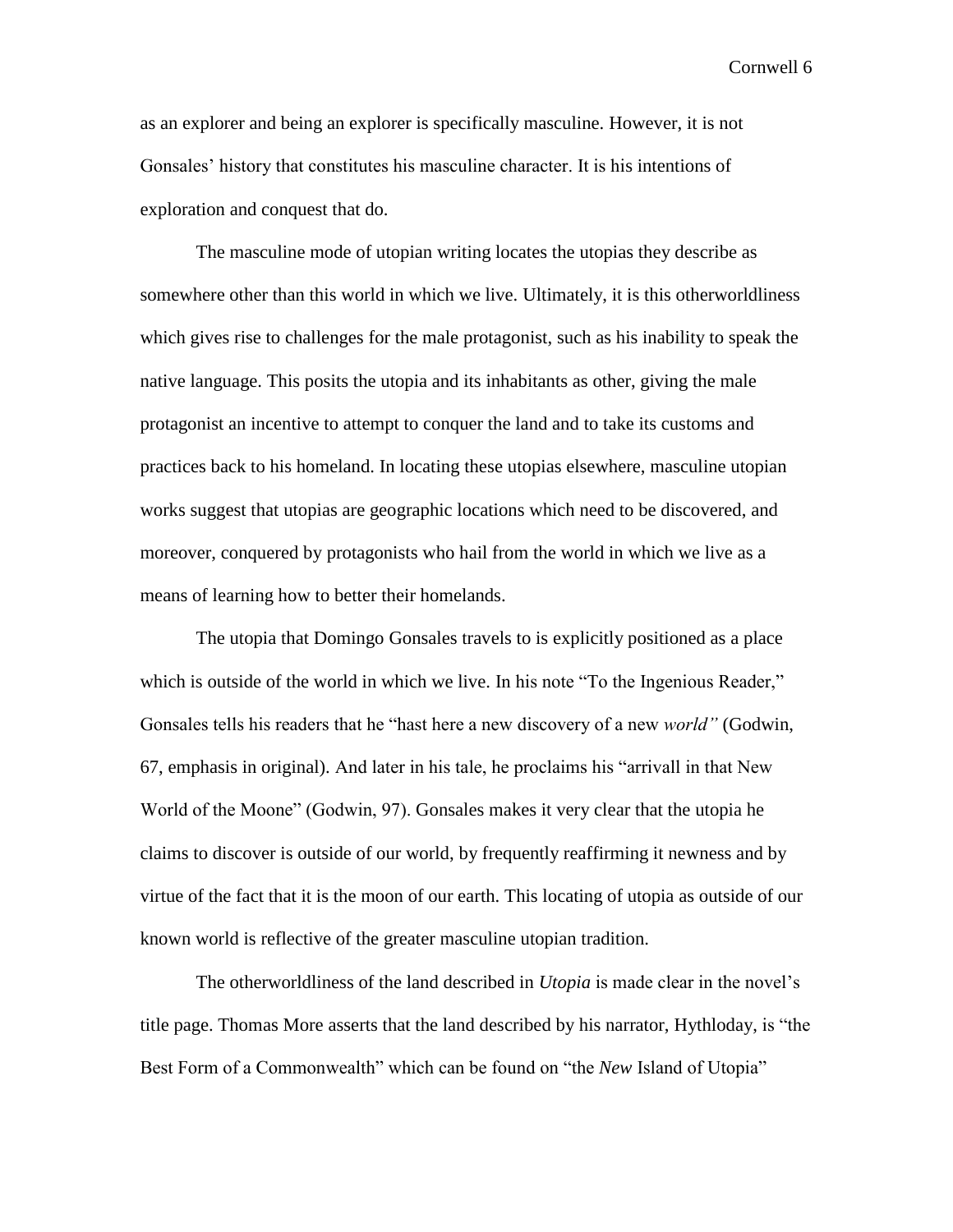(More, 1, emphasis added). Although the island of Utopia may be situated on our Earth, it is certainly not a part of the world in which we live. It is new, since it is undoubtedly a creation of More's invention, but it is still suggested that it is present on our known concept of Earth since it is accessible by sea. To get there one must travel through "channels [which] are known only to the Utopians themselves, and hence it hardly ever happens that a foreigner enters the bay without a Utopian pilot" (More, 52-53). At first glance, Utopia appears to be an island situated in our world, but, by suggesting that it is an entirely new island, it is clear that it is a land which was created from nothing but Thomas More's authorial imagination. The island of Utopia, therefore, is framed simultaneously as being seemingly of this planet but also as a novel world. And because of this novelty, it can be classified as a geographic location that is not a real place in the world in which we live, ultimately demonstrating a way in which *Utopia* is an inherently masculine utopian text.

Francis Bacon's *The New Atlantis*, however, seems to subvert this mode of positioning utopia as outside of our own world or as a novel space within it. Instead, the narrator offers a detailed chronicle of his ship's course which seems to suggest that the utopia exists within the world in which we live and as we know it. He writes that he and his crew "sailed from Peru... for China and Japan, by the South Sea" (Bacon, 2). By explicitly naming countries which undoubtedly exists in our world, the narrator implies that Bensalem, too, exists in the world in which we live. But despite this, *The New Atlantis* does not totally disrupt the masculine mode of utopian writing. Indeed, critics have "usually read [*The New Atlantis*] as an allegorical fable, a political blueprint for society in which happiness could be reached through scientific and technological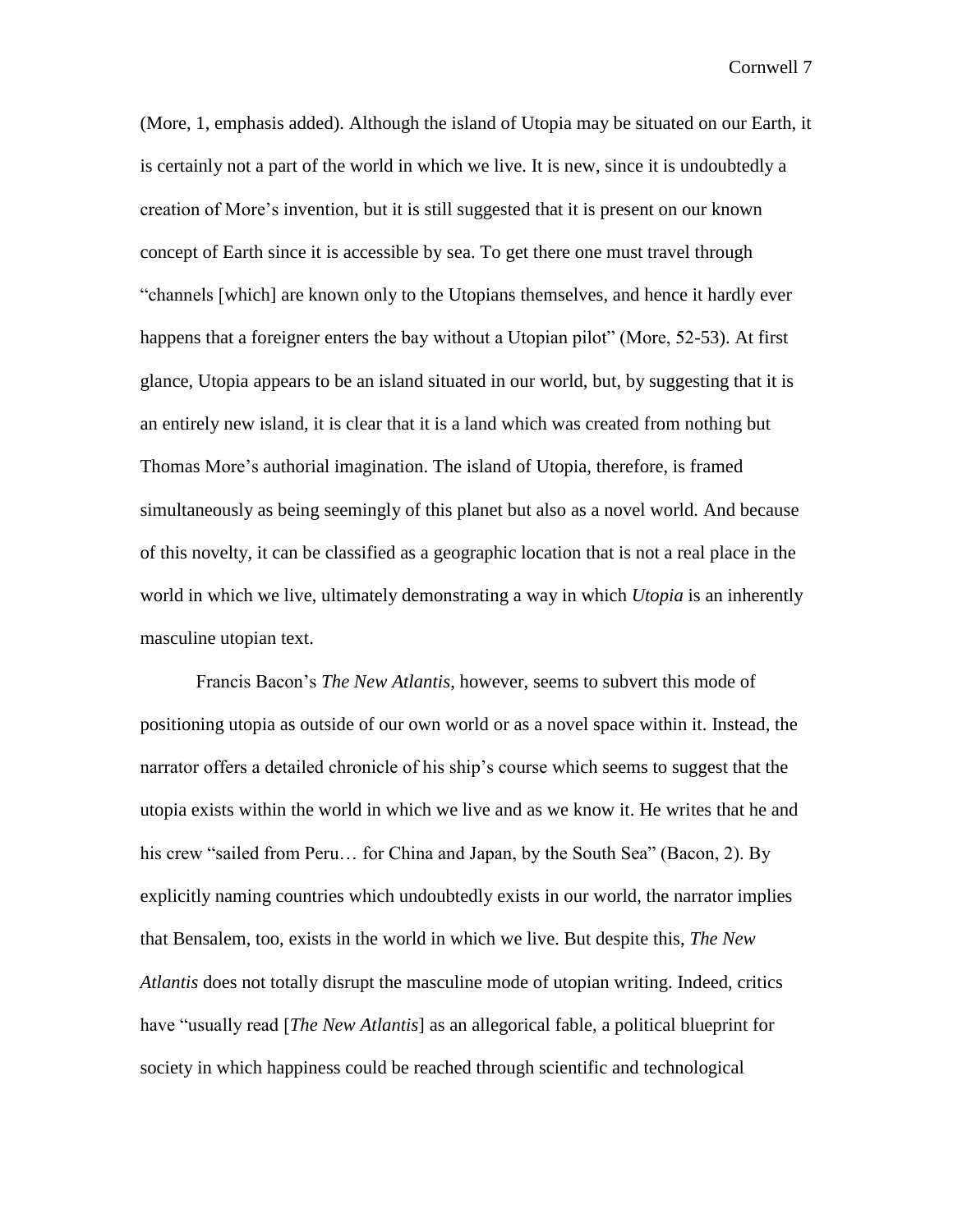development and a strict social separation of labour" (Cottegnies, 77). This is clear in the work's ending and the natives of Bensalem giving the narrator permission to take what he has learned in Bensalem and "to publish it for the good of other nations" (Bacon, 28). Therefore, it is logical to assume that *The New Atlantis* is indeed "an allegorical fable," rendering it as inherently outside the world in which we live because it is merely an allegory and not, as the work seems to suggest, a real location in our world (Cottegnies, 77). As a work which is meant simply to showcase ideals, it is clear to the reader that this utopia is an entirely new land which does not exist but which, like More's invention of the island of Utopia, is the creation of Bacon as an author. Therefore, although it is posited as existing in our world, the utopia of Bensalem is actually a new land which does not actually exist and is merely an ideal.

Because these geographic locations of masculine utopian texts exist outside of the known world in which we live, male protagonists of these works are described as explorers who discover them. And ultimately, through the process of believing themselves to discover this already inhabited place, these male protagonists attempt to conquer these utopias and establish a hierarchy in which they are at the top, above the native inhabitants.

Upon his lunar arrival in *The Man in the Moone*, Domingo Gonsales encounters a challenge that needs to be met, as he cannot speak the lunar language. And so, by imposing the language that he needs to define what he finds, he posits a sort of conquest of the utopia. Gonsales' own language fails him in his immediate attempt to describe the color of the moon. He cannot identify it in positive terms but instead described it using negative terms which he can identify. He notes that it is "neither blacke nor white, yellow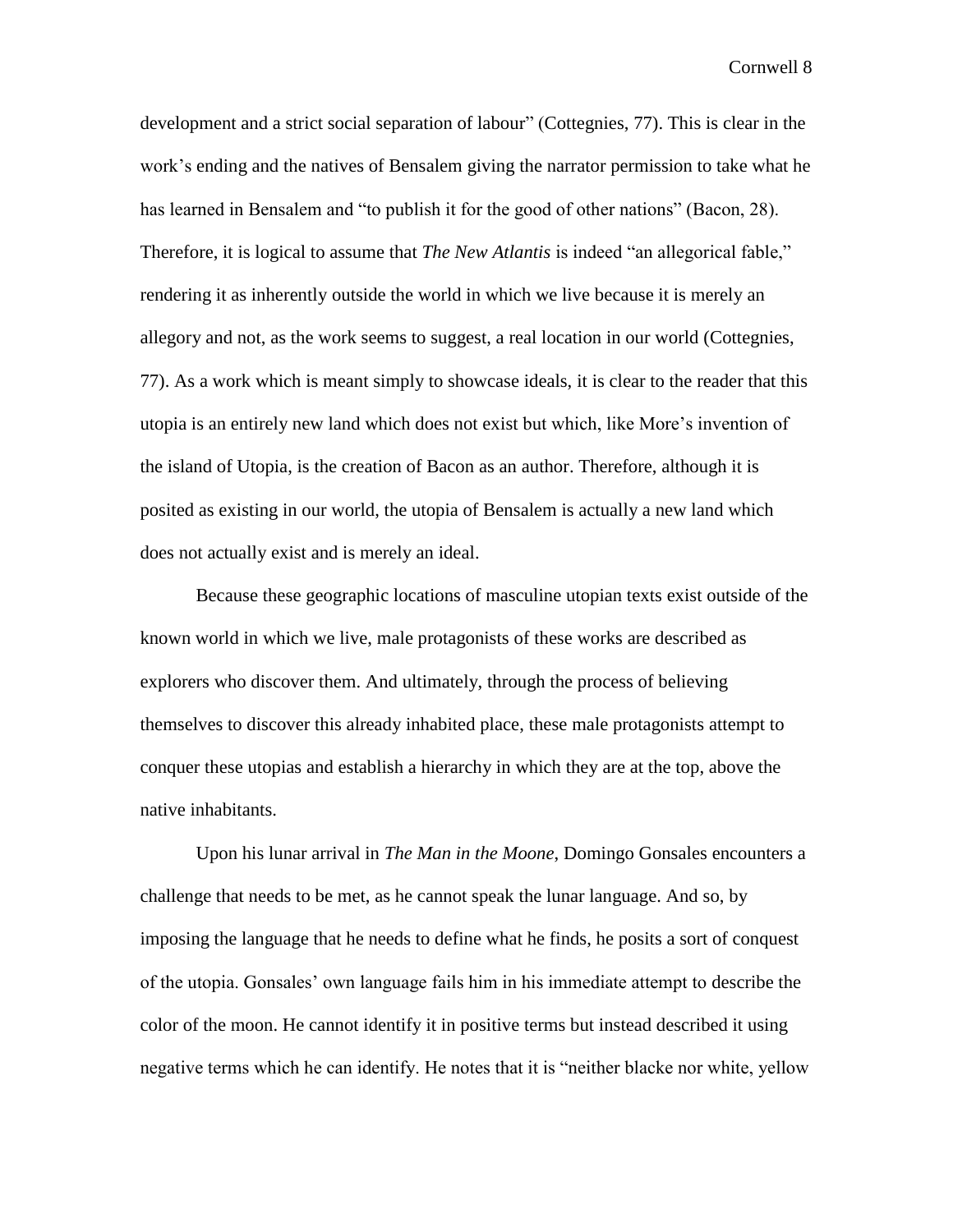nor redd, greene nor blue, nor any colour composed of these… it [is] a colour never seen in our earthly world, and therefor neither to be described unto us by any, nor to be conceived of one that never saw it" (Godwin, 104). In an attempt to impose his own knowledge onto this new place and since his native language is not applicable here, Gonsales must employ his own terminology, even if he can only categorize what the moon is not rather than what it is. In doing this, Gonsales implies that his knowledge is superior, and thus he situates himself as a hierarchal authority. It is this sort of mindset that utopias need to be uncovered by an outsider which defines the masculine mode of utopian writing.

Hythloday, the narrator of *Utopia*, imposes his own terminology on the world he tells of as well. In his note to Peter Giles at the beginning of the text, author Thomas More notes that when transcribing what Hythloday relayed to him, "there was no need to strive for eloquence, since [Hythloday's] language could hardly be polished, first because it [is] informal and extemporaneous, and also because he is a person… not well versed in Latin as in Greek" (More, 3). Therefore, because Hythloday does not speak very eloquently, he needs to describe Utopia using his "informal and extemporaneous" language when speaking about it to More (More, 3). In this way, Hythloday uncovers truths about and explains Utopian society using his own terminology. And thus, Hythloday posits his story as a conquest of Utopia itself, since Utopian culture and Utopian practices would not be known if he had not described them using his ineloquent language. With this, Hythloday asserts a sort of entitlement to Utopia, which even Thomas More himself cannot claim, as he is the only one who can tell its story and of its practices.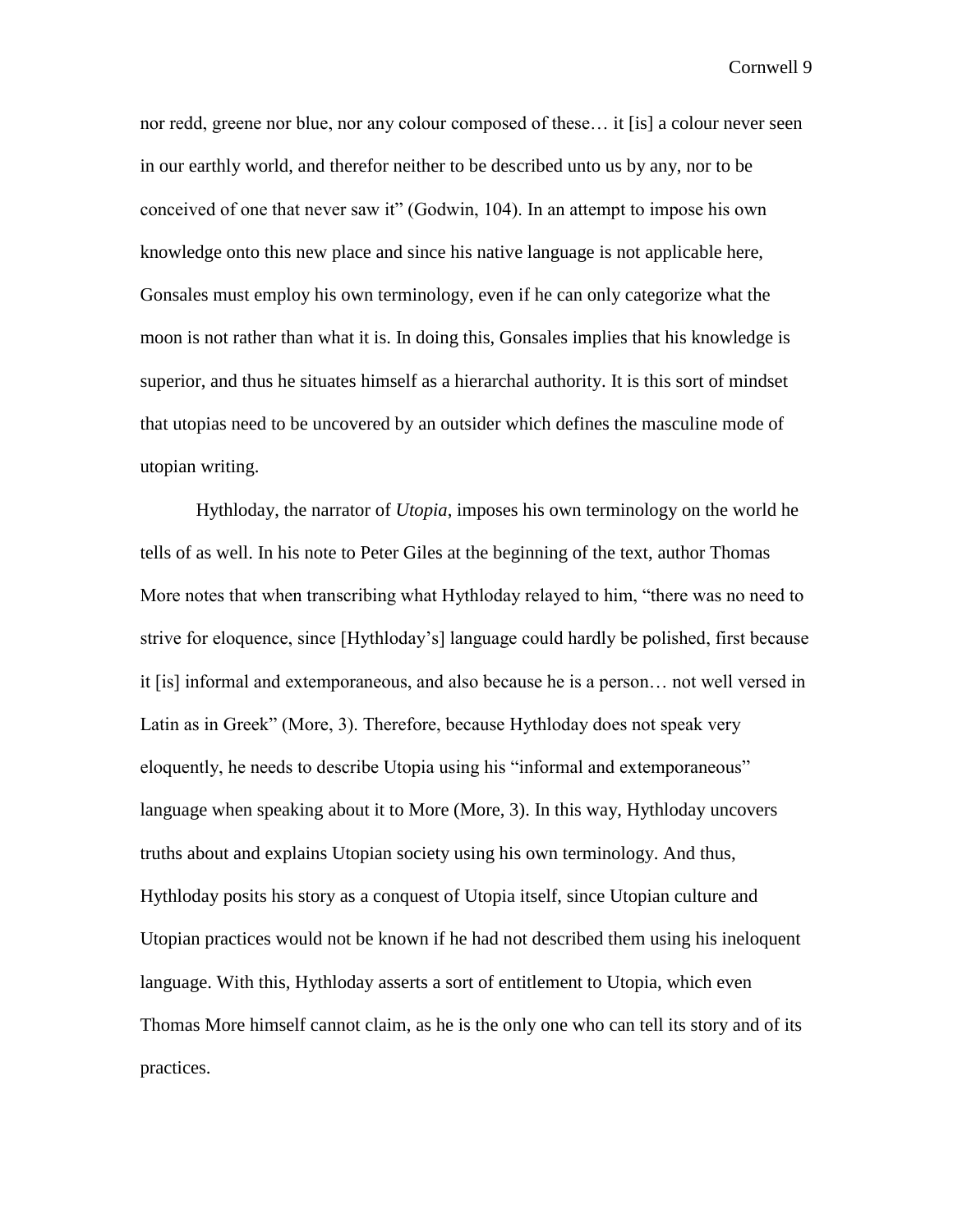As for the narrator of *The New Atlantis,* language is not an issue, since the native people of Bensalem provide the sailors with a "scroll… written in in ancient Hebrew, and in ancient Greek, and in good Latin of the school, and in Spanish" (Bacon, 3). However, this does not prevent him from utilizing his own terminology and experiences as a means of conquest. In fact, the sailors are only let into Bensalem because they are Christians themselves. Even in this new land, the sailors find themselves "amongst a Christian people, full of piety and humanity" (Bacon, 6). Because it is "known to few, and yet kn[ows] most of the nations of the world," Bensalem already has "the languages of Europe, and kn[ows] much of [its] state and business" (Bacon, 9-10). The utopia of Bensalem, then, does not need the narrator's terminology to be imposed onto it because it already utilizes it. Ultimately, this implies that Bensalem does not need to be taken over by the narrator and his fellow European sailors in the same way that Gonsales feels the need to utilize his language to make a sort of conquest of his lunar utopia. But because the utopia and its people already possess the greatness of European society, there is no need for the narrator and his fellow sailors to impose it on them or posit and sort of conquest of the land.

So ultimately, language is utilized by these male protagonists as a mode of conquering utopia and asserting hierarchal power over the native people. The project of the male utopian character, then, is found in the intersection between his attempt to gain something by discovering and conquering the utopia and his lack of engagement with the residents of that utopia. In both *The Man in the Moone* and *Utopia,* engagement with the lunar and Utopian people is mainly implied in the text and is not explicitly described by either narrator. There is no mention of any prolonged interaction with the beings that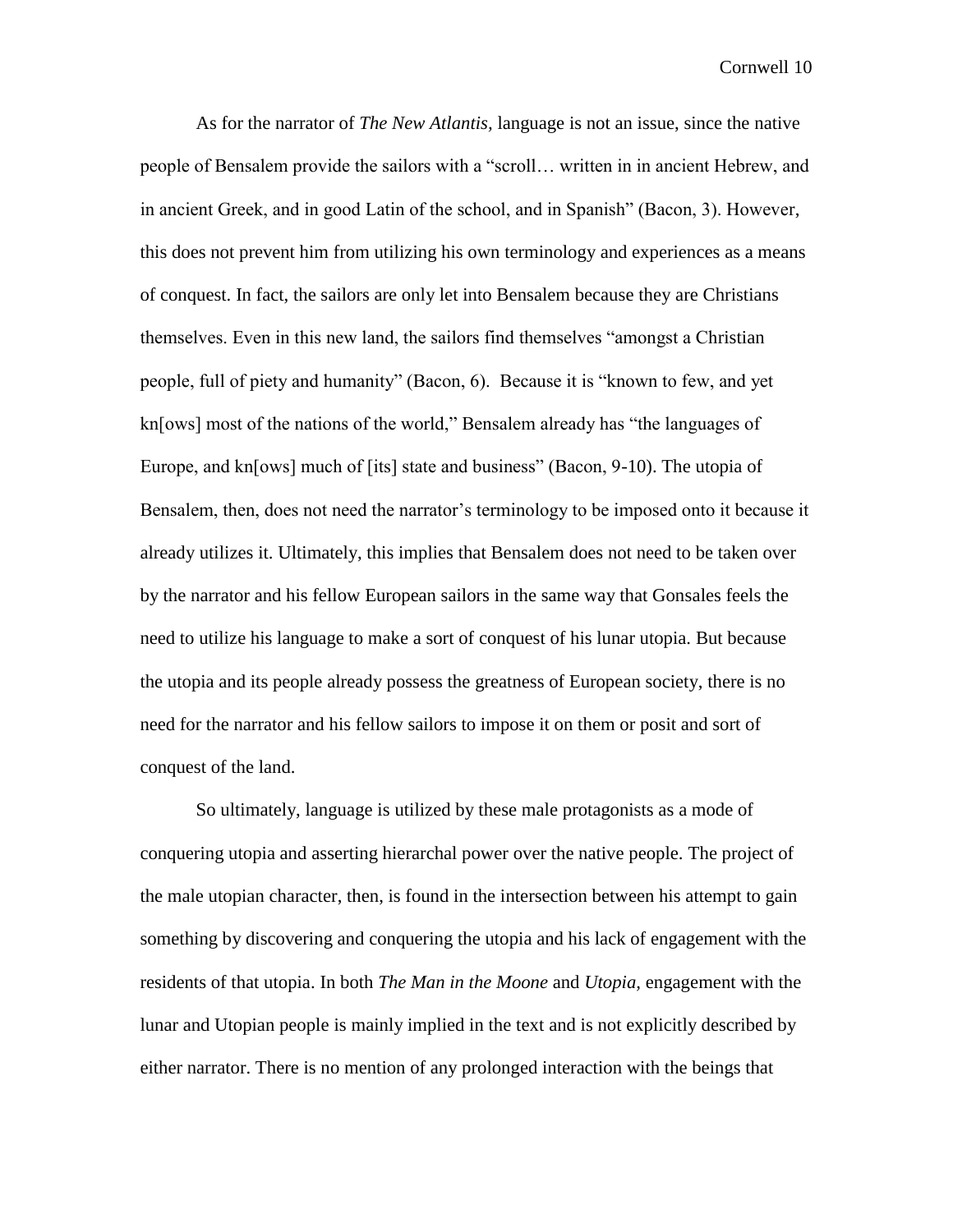already dwell there. Both Gonsales and Hythloday recount their stories as if they were merely observers of these worlds.

The narrator of *The New Atlantis*, on the other hand, describes his participation in extended social contact with the people on Bensalem. However, despite being social with the native people, he remains an observer of the utopia. He acquires as much knowledge as he can from his time by attending rituals, learning of their customs, and exploring the land before returning home, ultimately suggesting that his time there as a sort of vacation on which he "lived most joyfully… enough to make [him] forget all that was dear to [him] in [his] own country" (Bacon, 15). He is merely a visitor in Bensalem who sets out to notice "what [is] to be seen in the city and places adjacent… and continually [was] met with many things right worth of observation and relation" (Bacon, 15). Therefore, while he engages with the utopian residents, he never does so in a manner that is anything but educational and observational. So, like Domingo Gonsales and Hythloday, the narrator of *The New Atlantis* is simply an observer of utopia. He does not seek to build relationships or become a part of the community of this utopia, but rather he wishes to obtain knowledge from the community which has been already established there and bring it back to his homeland.

Because they do not seek to actually join these utopian communities, male utopian characters also maintain that their ultimate goal is to finally return to their respective homelands where they will share the knowledge that they have acquired from their travels. Gonsales, Hythloday, and the narrator of *The New Atlantis* all posit their voyages as times which will eventually end, even if that does not actually happen. Hythloday's return home is implied by his relaying of his tale and his knowledge to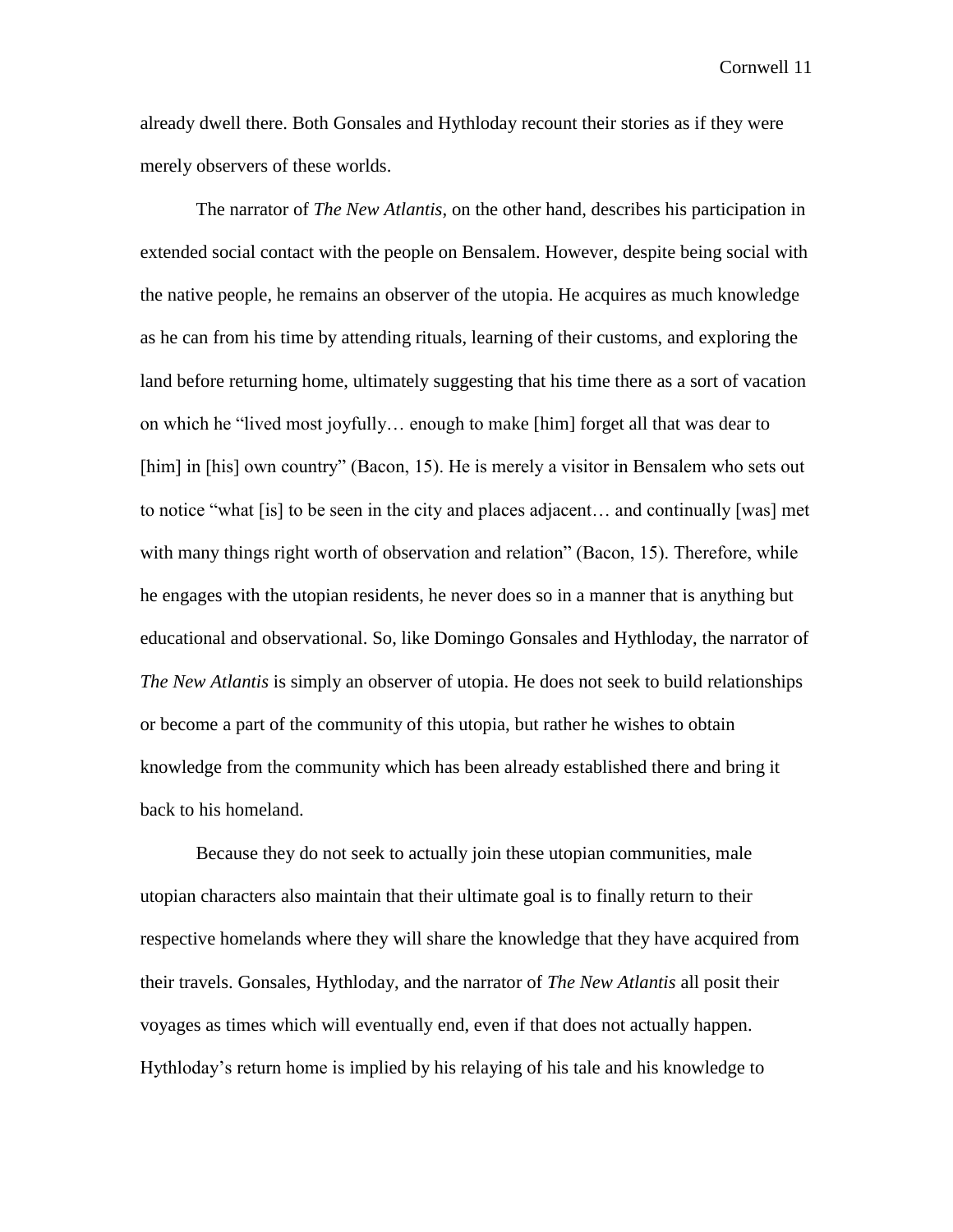Thomas More who then transcribes it for other to read. And the narrator of *The New Atlantis'* homecoming is implied in the people of Bensalem bidding him farewell, saying "God bless this relation… I give thee leave to publish it for the good of other nations" (Bacon, 28). With this ending, the people of Bensalem implore the sailors go back to their homeland with all that they have learned in their time there, to write it down, and even to publish it for others to read and learn from. Therefore, in retelling the story of his travels by actually writing *The New Atlantis*, it is implied that the narrator ultimately made a successful return to his homeland.

However, in *The Man in the Moone*, Domingo Gonsales never makes his final voyage home because he is held captive in China on his way back. But this is not a subversion of Gonsales as a male utopian character because indeed it was never his intention to not complete his journey. Before he even departs, Gonsales affirms to his readers that once he returns, he will bring with him the knowledge and teach them about the "most rare and incredible secrets of Nature, that all the Philosophers of former ages could never so much as dream of" (Godwin, 73). Throughout the text, too, he repeatedly asserts that he will tell of his journey once he is back. And furthermore, he frequently mentions his wife and children who are back at home waiting for him. Therefore, it was always Gonsales' ambition to return home, still marking him as a classic male utopian character.

But unlike these masculine utopian works in which the protagonists desire to return to their homelands and do not intend to engage in the utopian community but seek merely to learn from it for their own benefit, feminine utopian works focus on the relationships between the utopia's inhabitants and the specifically all-female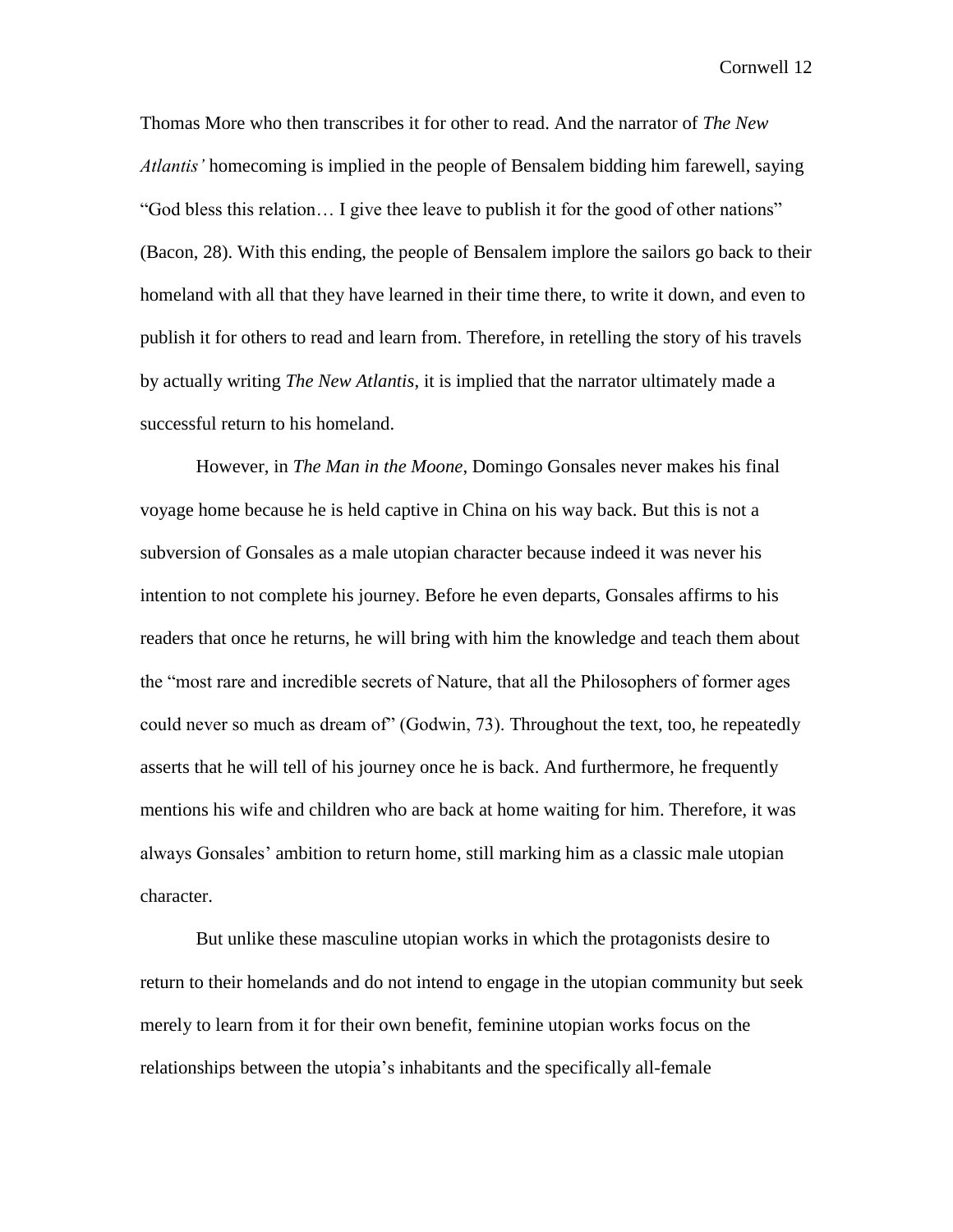communities which they describe. And furthermore, while masculine utopian works take place in an otherworldly or novel location, feminine utopian works and their communities exist within a microcosm of the world in which we already live and as we already know it.

The poems of Katherine Philips demonstrate a perfect example of feminine utopian writing. Several of Philips' poems prioritize small, intimate spaces for her friendships to thrive in. For example, in her poem "A Retir'd Friendship, to Ardelia," Philips addresses her friend and elates that "in one another's hearts we live" (Philips, 32). In another poem entitled "L'amitié: To Mrs. M. Awbrey," she writes "thy heart locks up my secrets richly set,/ And my brest is thy private cabinet" (Philips, 9-10). These intimate settings, while seemingly restrictive, are actually indicative of what is so quintessential about female utopian writing. Only here, in these intimate settings situated in the world in which we live, can relationships thrive, since they are safe from the wretchedness of the rest of the world. Again, Philips' poems exemplify the ways in which female utopian works suggest that there is no need to find a new place and conquer it but rather it is better to retire to a microcosm of the world in which we live on order for female friendship to occur and to flourish. In "Authorship, Friendship, and Forms of Publication in Katherine Philips," Hillary Menges asserts that "rather than being isolating, this retired exclusivity paradoxically fosters a communicative freedom" and describes the "liberating potential of restricted spaces" (Menges, 520). Feminine utopian writing, then, emphasizes relationships and sees place as the reason for these relationships are able to flourish. Although Philips is not writing overtly utopic poetry, she can be classified as a writing in the feminine mode of utopian writing because she does not explicitly employ another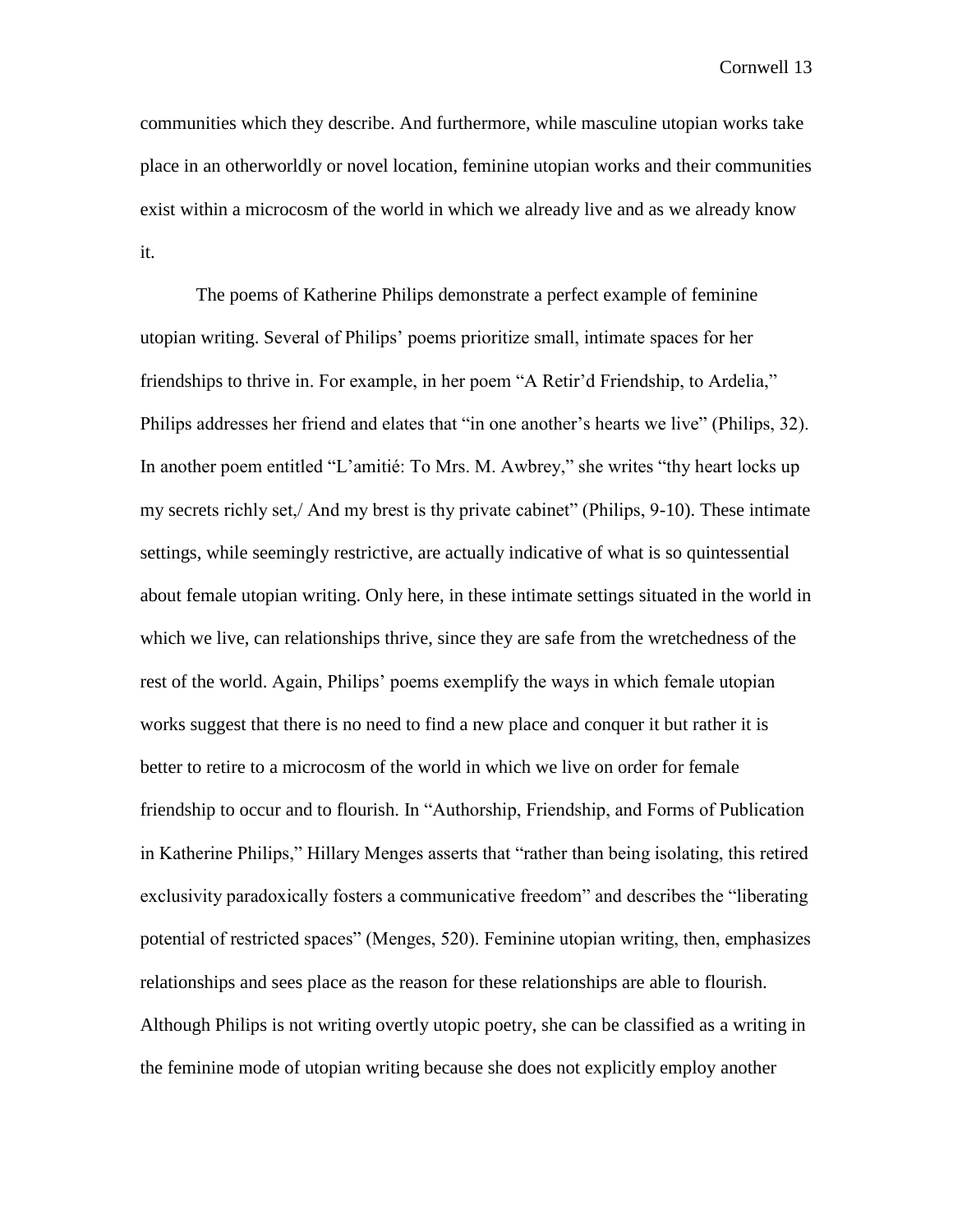genre and because her poems, like feminine utopias, take place in the world in which we live.

Female utopian characters, then, are not interested in conquest or in acquiring knowledge for the betterment of their homelands. Indeed, unlike their male counterparts, these female utopian characters have to need or desire to find another otherworldly place in order to have utopia. On the contrary, they seek to retire actually from their homelands into idealized microcosms of the world in which they already live and have no intention of ever returning. Therefore, female utopian texts ultimately suggest that this sort of conquest is unnecessary, since utopia can be actually created and fostered within these microcosms of the world.

These feminine utopias are not only the location in which these relationships occur, but the way in which they are able to come about. Feminine utopian settings take place in a wide diversity of locations, ranging from entire worlds to singular rooms. But for the feminine mode of female utopian writing, location is important only insofar as it brings about relationship and allows it to flourish. Sarah Scott's novel *Millenium Hall*  describes an all-female utopian institution in which several women of varying ages, backgrounds, and economic status live together in perfect harmony. In the Hall, the women share property, share responsibility, and emphasize the education of one another. The novel then suggests that this successful community stems from the piety the women share through their education, their communal residence in the Hall, and their mutual support of one another. It is the Millenium Hall itself, then, that produces these relationships by bringing these women of unequal status together and that provides a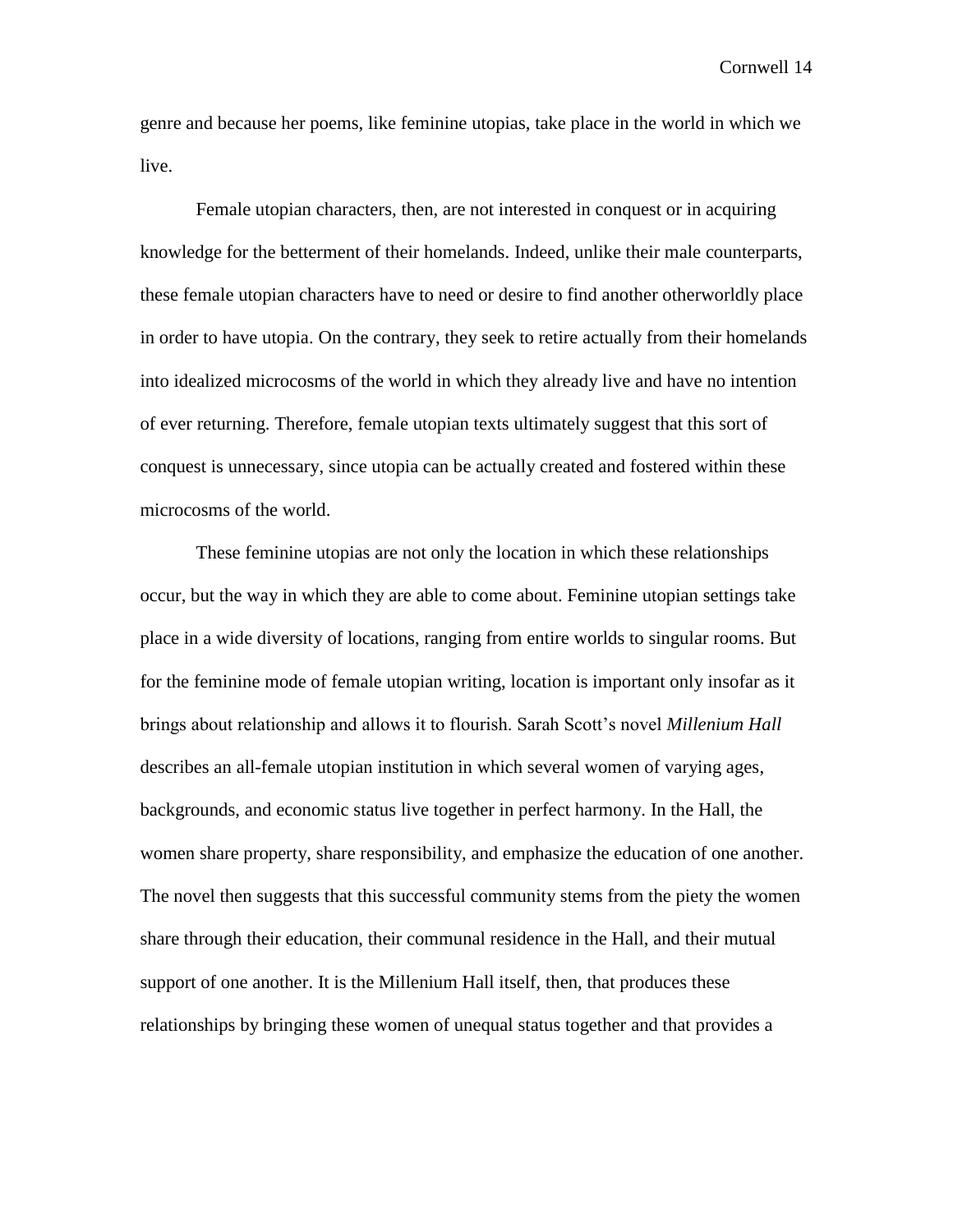space which allows this network of female friendship to succeed, marking it as a specifically feminine utopia.

In feminine utopian works, then, there is a happy acceptance of inequity in the community. This is a sharp contrast from the male utopian characters who actually strive for inequity in their attempts to conquer utopia and establish themselves as hierarchal authorities. Perhaps it the most vital aspect of the community in *Millenium Hall* is the fact that while there is still inequity among the residents, there is no dominance of one woman over the other.

In "Utopian Exchanges: Negotiating Difference in Utopia", Lee Khanna asserts that the female friendship network of *Millenium Hall* "enunciates an exchange of giving and receiving relevant to the utopian premise of [the novel]" (Khanna, 26). While the women living in the Hall have varying financial circumstances, the constantly share and help one another. While Miss Mancel and Miss Melvyn are both in school, Miss Mancel has more financial stability and access to a private tutor. Miss Mancel, then, offers to may for Miss Melvyn to enjoy these benefits as well, but Miss Melvyn rejects her offer. Miss Mancel views this rejection as an absence of friendship from Miss Melvyn. After Miss Mancel makes her hurt feelings known, Miss Melvyn realizes

> that the greatest proof of a noble mind is to feel a joy in gratitude; for those who know all the pleasures of conferring an obligation will be sensible that by accepting it they give the highest delight the human mind can feel, when employed on human objects; and therefore while they receive a benefit, they will taste not only the comforts arising from it to themselves, but share the gratification of a benefactor, from reflecting on the joy they give to those who have conferred it: thus the receiver of a favour from a truly generous person, by owing owes not, and is at once indebted and discharged (Scott, 94).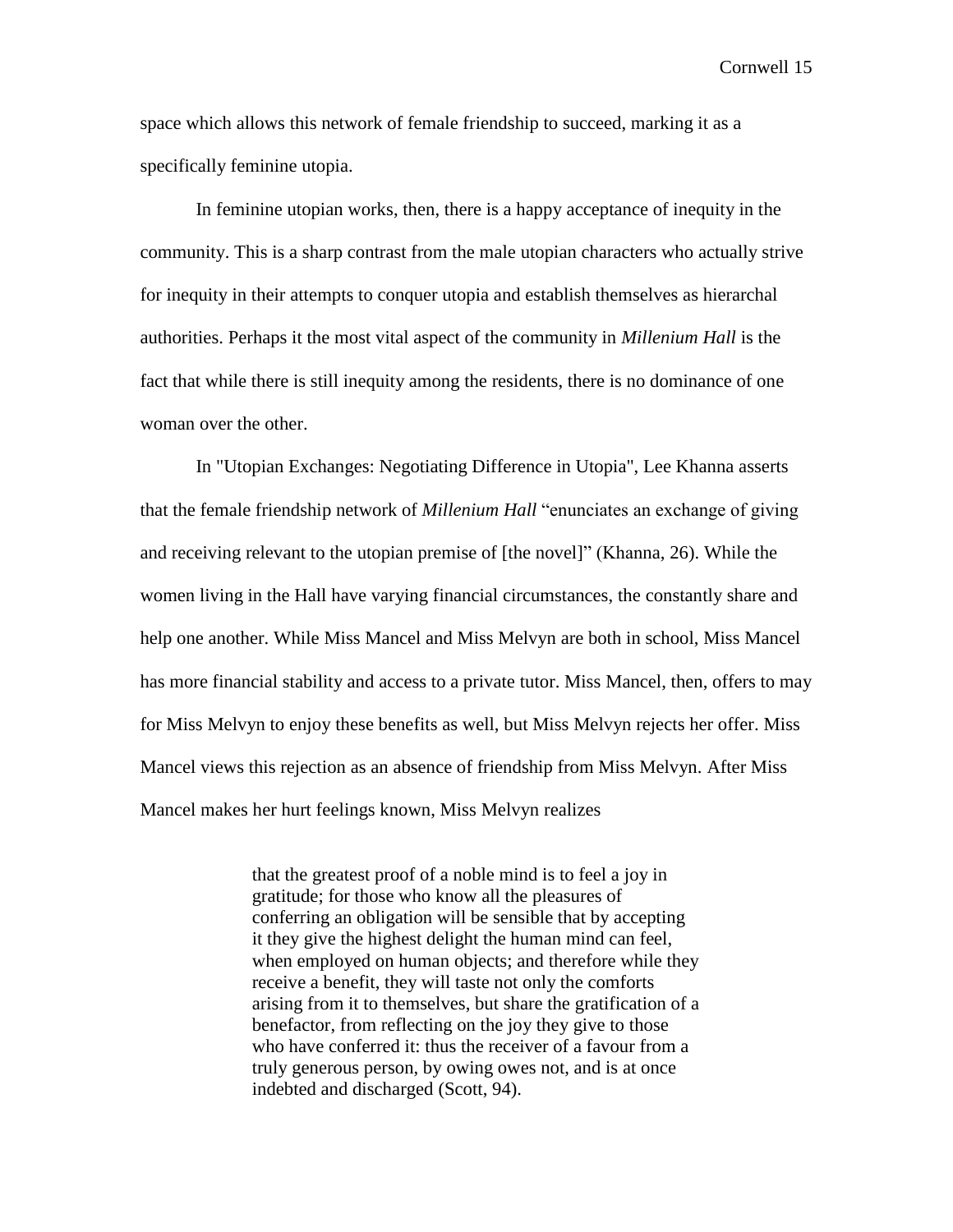Sharing wealth and accepting the fact that there is inequality in the community, then, is a vital part of the idealized feminine network in *Millenium Hall.* The women find "joy [when] they give to those who have conferred it;" therefore, they value giving what they have to others (Scott, 94). In this communion, each woman is able to not only receive and "taste… the comforts arising from it to themselves but [is also able to] share the gratification of a benefactor" (Scott, 94). Therefore, there is no hierarchy in the Hall, despite its inequality. The women strive for community rather than striving for dominance.

This interaction between Miss Mancel and Miss Melvyn exemplifies the give and take of relationships between women of unequal status which are so common in the Millenium Hall. And so, the novel itself suggests that this sharing of finances is part of what makes the Hall a utopia. Khanna notes that "inequities... are here revalued by inscribing multiple instances of the joy of receiving and giving that redresses/makes up for imbalance, loss, deficiency, disappearance, suffering, lack" (Khanna, 27). This revaluation, though, occurs because the location of the utopia allows it too. The women are brought together in their shared space which allows them to live a more idealized life. It is these sorts of relationships, since they would not occur elsewhere, which render the utopian location, in this instance the Hall, as the means by which these relationships can come about.

This happy acceptance of inequality in the community described in Scott's *Millenium Hall* is indicative of how female utopian characters, unlike their male counterparts, do not seek to conquer a space or to take any knowledge or material goods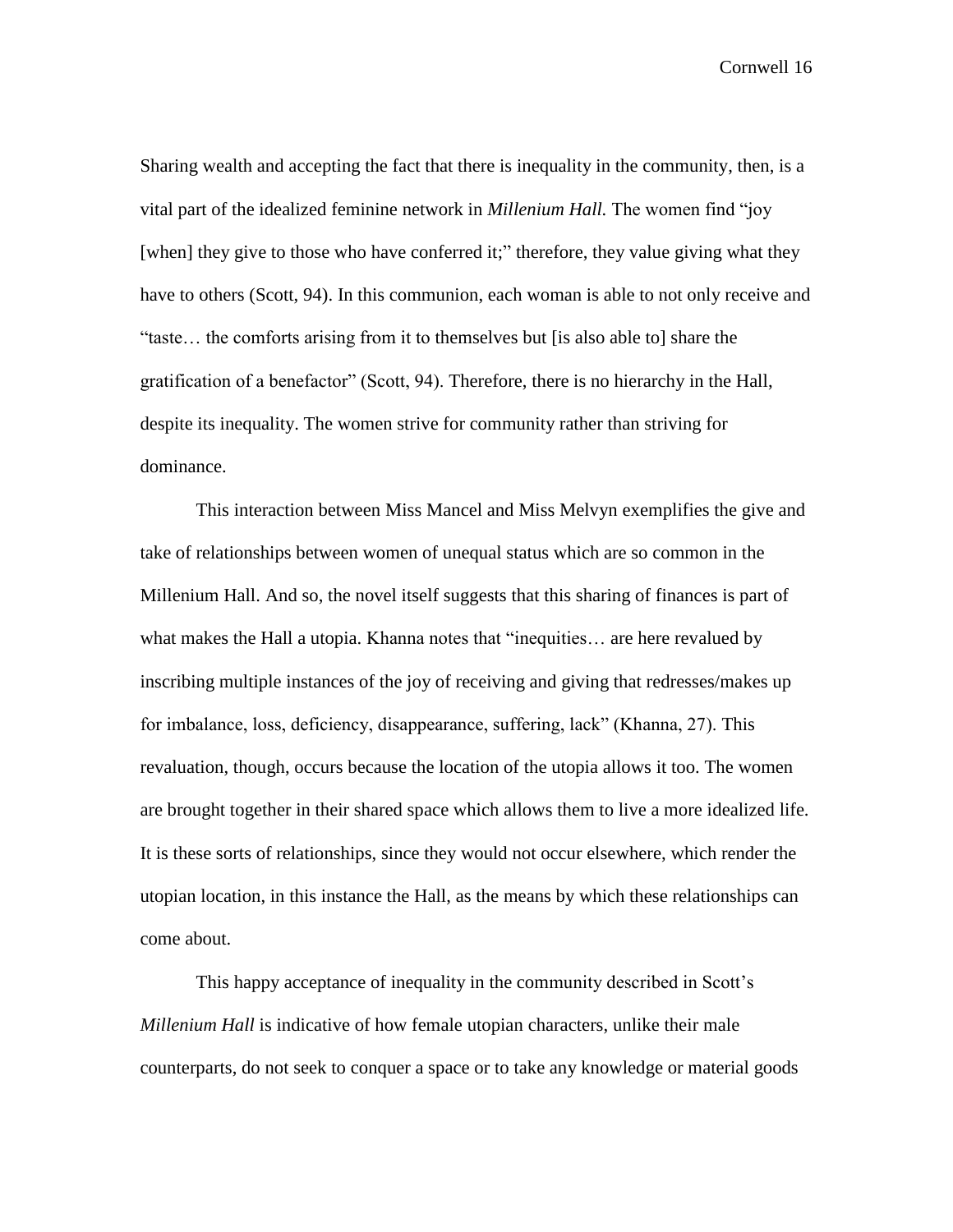outside of the utopian community. The female residents of the Hall are loyal to the location and to the shared community of their utopia. In "Institutions of Friendship in Sarah Scott's Millenium Hall", Bryan Mangano argues that in providing introspection and narrating the stories of other residents, "the teller, who has presumably had intimate conversations with her subject, sympathizes with the heroine's past thoughts and translates them into the language of third-person narration" (Mangano, 477). This is evident in the same interaction when Miss Mancel offers to pay for Miss Melvyn's private tutoring when Mrs. Maynard, a third resident of the Hall, narrates her perspective on Miss Melvyn's thoughts and feelings. She speculates that if Miss Melvyn had "been of the same age with herself, she would have felt a kind of property in all she possessed friendship, the tenure by which she held it; for where hearts are strictly united, she had no notion of any distinction in thigs of less importance, the adventitious goods of fortune" (Scott, 92). This intimacy that Mrs. Maynard has in being able to speculate about the feelings of her fellow resident is indicative of the female utopian character and her affiliation with her utopian community.

It is this loyalty to the community which marks these feminine works as utopian. These communities, unlike the masculine utopian worlds, are not created because the geographic locations of these utopias are situated within this world or within microcosms of this world that are otherwise located in it. They are idealized spaces which exist within the world as we already know it. This ultimately suggests that female utopias are in some way more realistic than masculine utopias. In "Sarah Scott, Sophie von La Roche, and the Female Utopian Tradition," Hilary Brown asserts that the full title of the novel (*A Description of Millenium Hall and the Country Adjacent, Together with the Characters*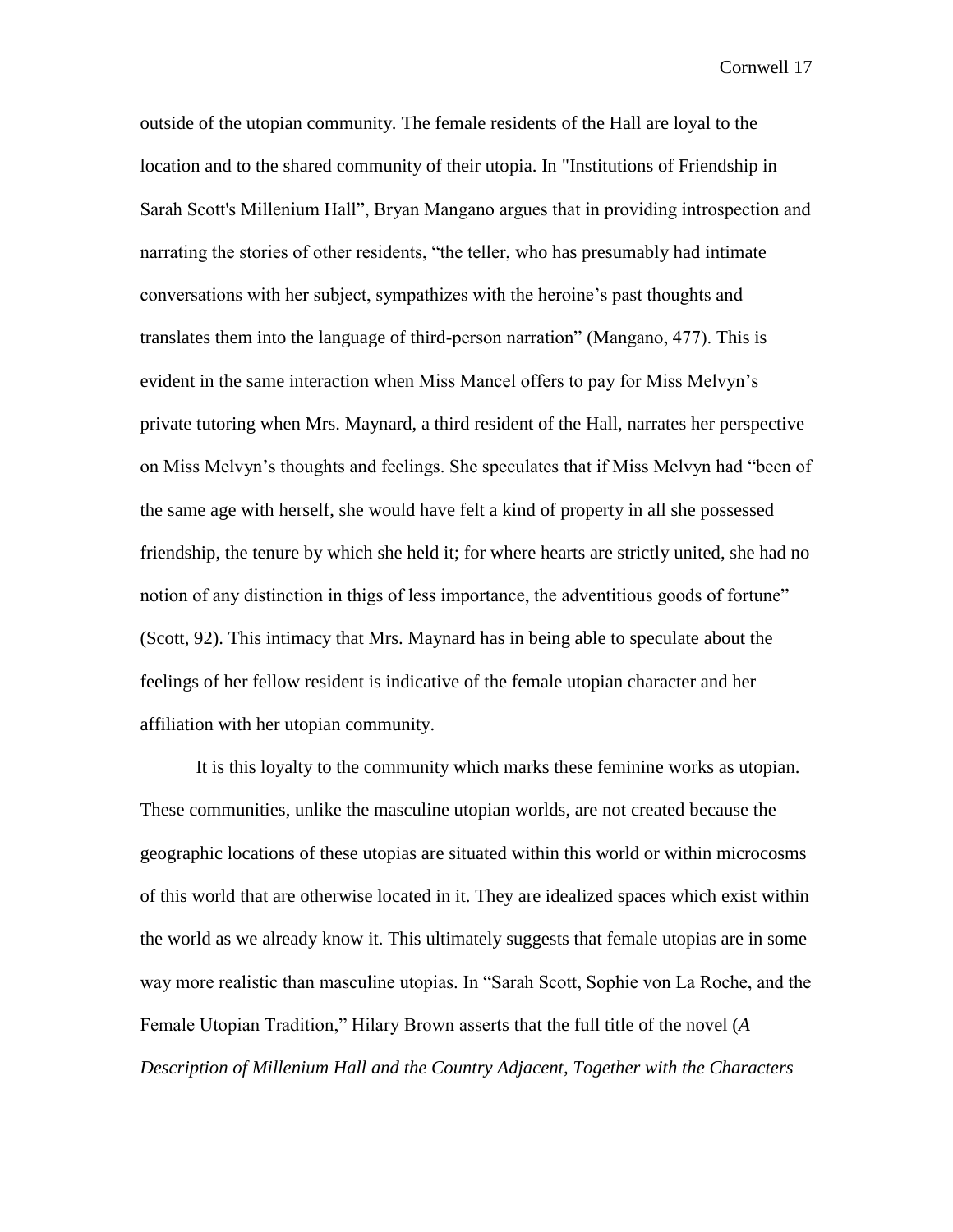*of the Inhabitants and such Historical Anecdotes and Reflections as May Excite in the Reader Proper Sentiments of Humanity, and Lead the Mind to the Love of Virtue*) makes clear its realistic didactic nature, and that this is an explicitly feminine mode of authorship.). She says that certainly "Scott hoped to promote values which could be applied to the real world" (Brown, 473). Therefore, Scott's novel is prescriptive, but setting it in the world in which we live suggests that it is actually a viable suggestion. Therefore, the microcosms in which feminine utopias exist are globally significant and implicitly better, since they are realistic and possess something which is desirable to the rest of the world.

This desirability is indicated by the male narrators of *Millenium Hall*. Though written by a female author, the story is relayed by two male observers, Mr. Lamont and another unnamed narrator, who are not residents of the Hall. In fact, they are both sent away at the end of the novel, prompting them to return home just as other male utopian characters but also allowing the Hall to continue to thrive as an all-female paradise typical of a feminine utopia. Upon encountering the Hall, Mr. Lamont comments to one of the women residents that "if any people have a right to turn reformers, you ladies are best qualified, since you begin by reforming yourselves; you practice what you preach, and therefore must always be listened to with attention" (Scott, 166). While these men indeed engage with the residents of the utopia and even validate their success to them directly, they do so only for their benefit and for the benefit of their homeland, suggesting that the Hall possesses something good which the male characters deem would benefit their homelands and the rest of the world.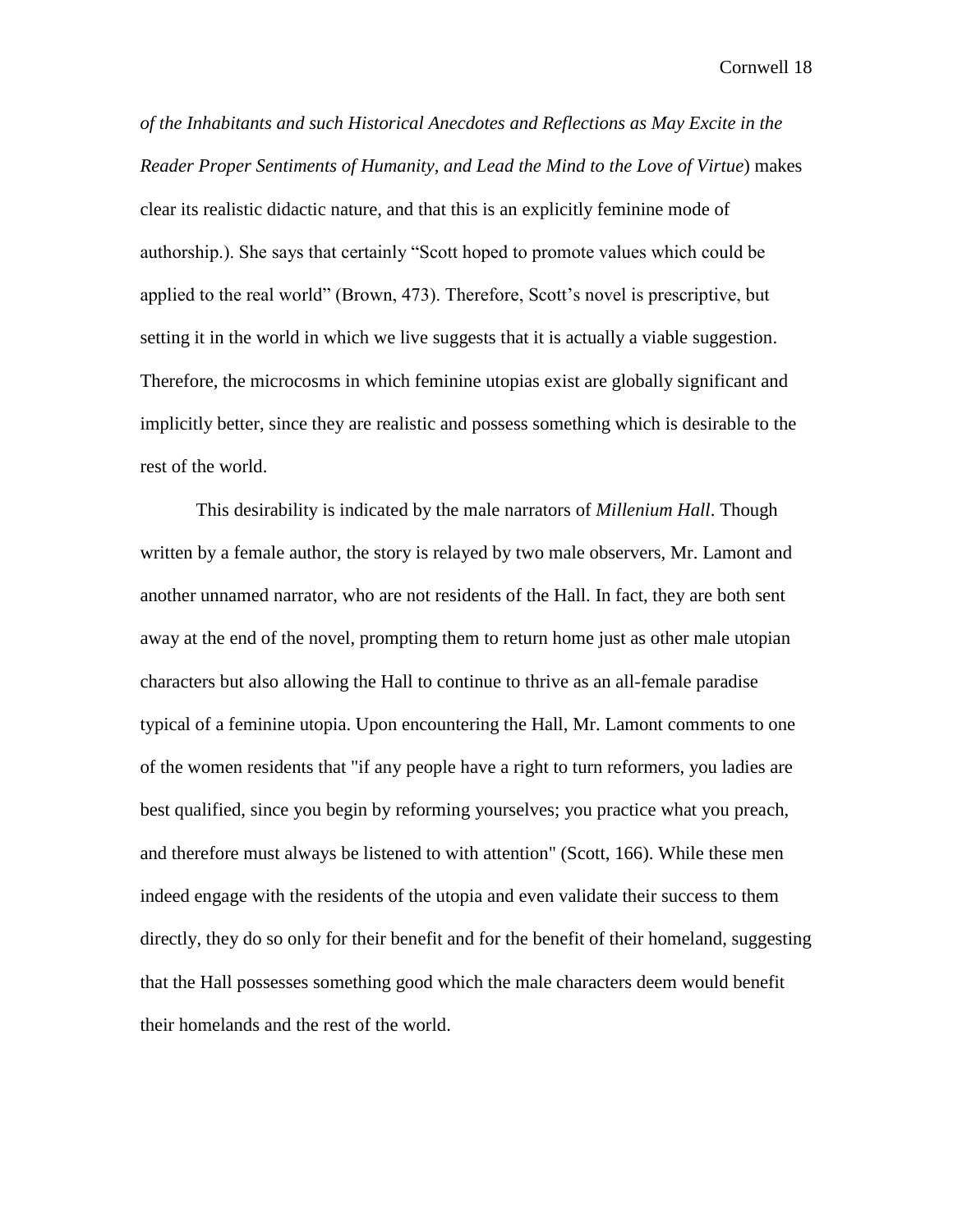These male characters of *Millenium Hall*, the unnamed narrator and Mr. Lamont, then, despite existing in a female utopian work, still do not display female utopian characteristics. Indeed, all male utopian characters appear to possess the same qualities no matter the author's gender. Reminiscent of the male characters who believe they have discovered utopia in their exploration, in the end of the novel, the unnamed narrator of the work actually takes the practices and the philosophies which he observes in the Millenium Hall and brings them back to his own estate. This, Brown claims, "indicate[s] a potential feminization of the whole of society," starting with the male characters within the work itself and eventually permeating into the real world (Brown, 473). But while this may be true, furthering the agenda of the feminine utopian novel, it is nonetheless wholly emblematic of the male utopian character. By stealing and adopting the practices of the utopia they believe they have discovered and bringing them back to their homeland, the male characters in *Millenium Hall* still exemplify a typical male utopian character, despite being written by a female author.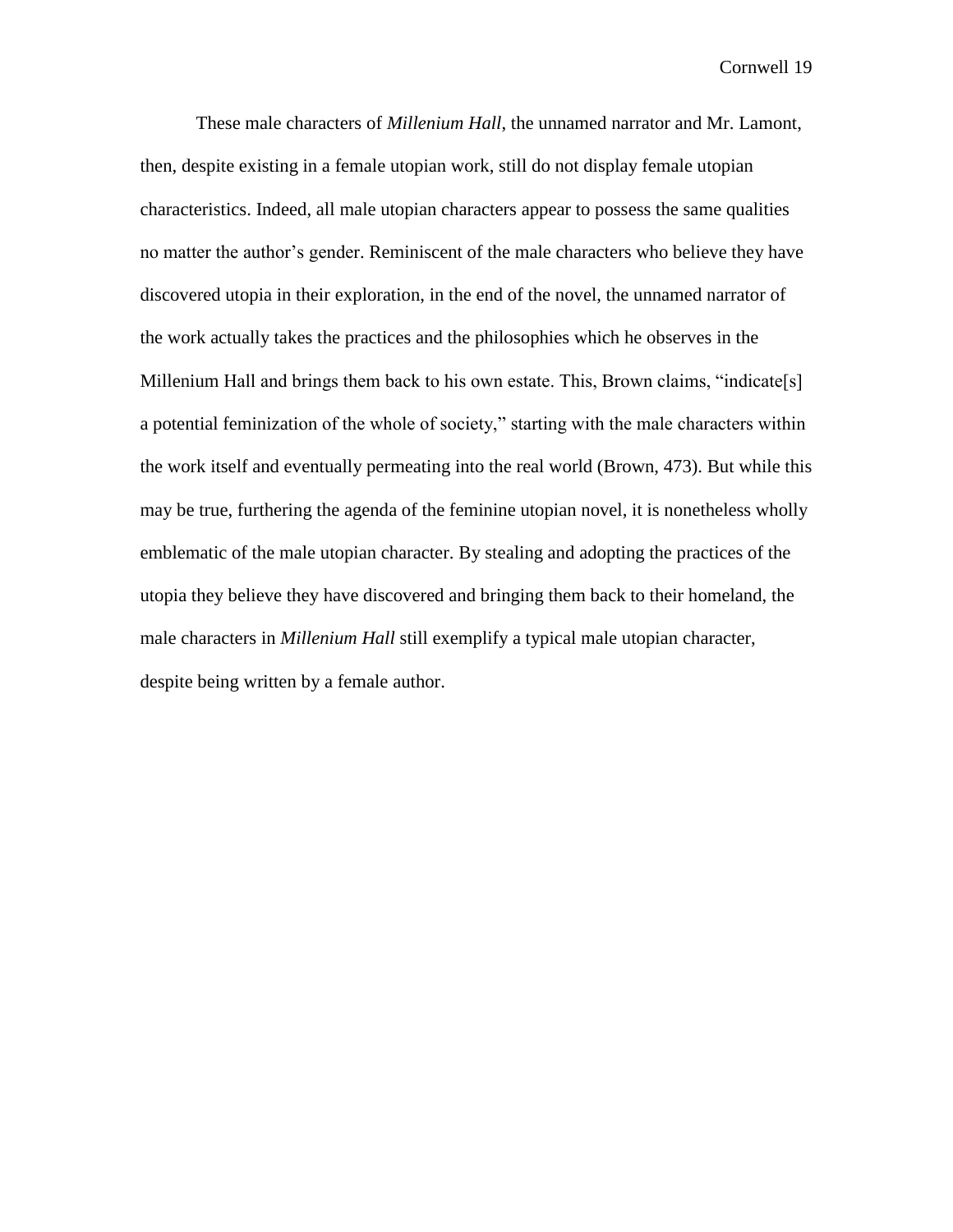#### **SECTION TWO:**

### **MARGARET CAVENDISH'S SUBVERSION OF THE UTOPIAN GENDERED BINARY**

Margaret Cavendish, like other female utopists, writes about female characters who retire from the world in which we live. She chronicles an all-female commune similar to the Hall of Scott's *Millenium Hall* in her play "The Convent of Pleasure." In the play, Cavendish cites the reason for the character Lady Happy creating this commune as the terribleness of men themselves since they "are the only troublers of Women; for they only cross and oppose their sweet delights, and peaceable life; they cause their pains, but not their pleasures" ("Convent", 101). Lady Happy, then, creates her own idealized space. She asserts that she wants "to live incloister'd with all the delights and pleasures that are allowable and lawful; [her] Cloister shall not be a Cloister of restraint, but a place for freedom, not to vex the Senses but to please them" ("Convent", 101). While Sarah Scotts' Hall prioritizes education and communal living amongst women of various backgrounds, Cavendish's Convent highlights aesthetic and individual pleasure, all of which appeal to the senses.

Much like *Millenium Hall* and the Poems of Katherine Philips, because it takes place in a small space which is a microcosm of the world in which the Lady Happy already exists, "The Convent of Pleasure" is initially marked as a feminine utopian work. However, ultimately, while the female networks of both *Millenium Hall* and "The Convent of Pleasure" stem from a utopic location which gives rise to female friendship, the bases on which these networks are built are vastly different. And indeed, it is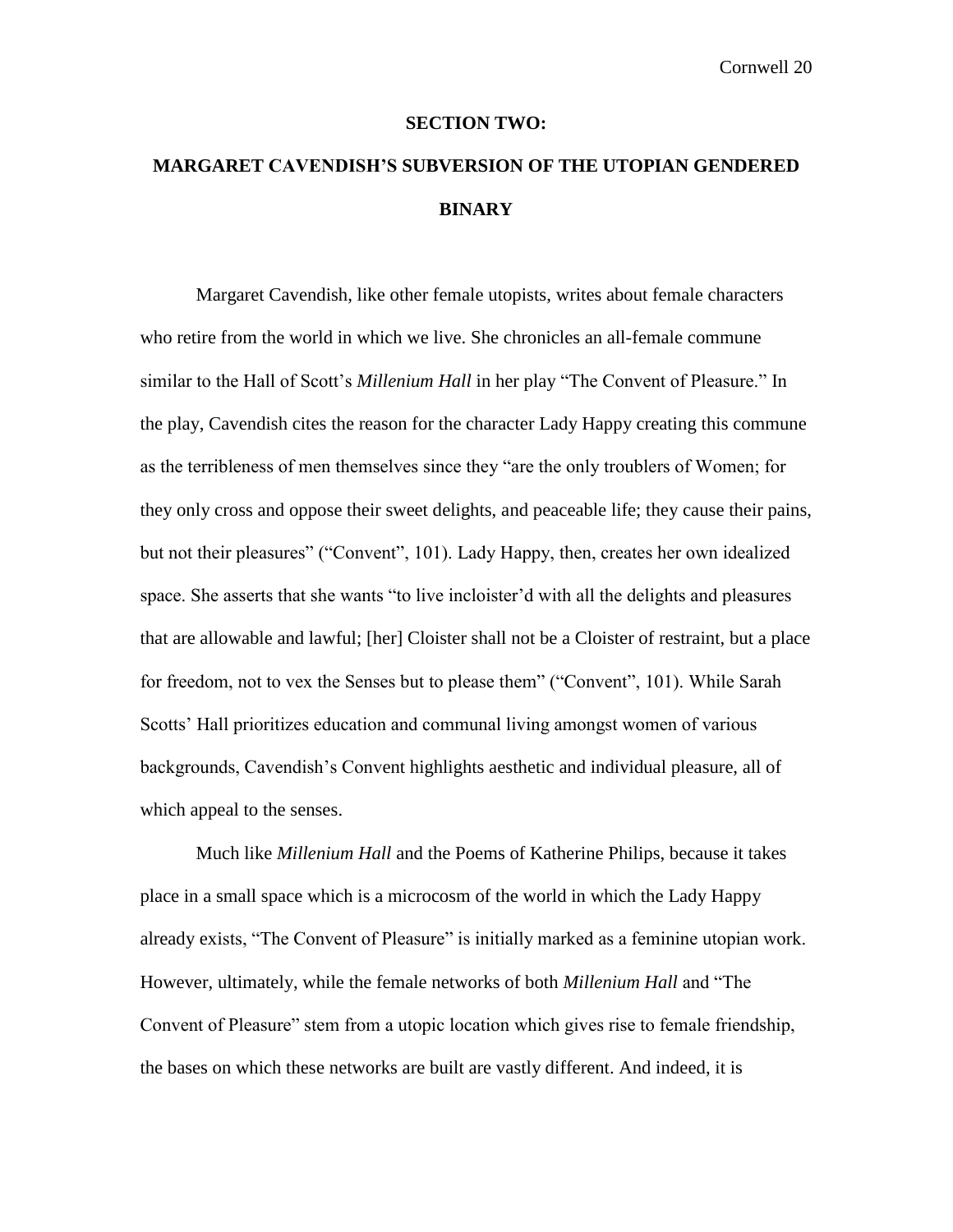precisely this difference which demonstrates the way in which Margaret Cavendish defies the feminine mode of utopian writing. While Cavendish's Convent is constructed for and caters to individual tastes and desires, Scott's utopia involves shared responsibilities and finances and prioritizes each member's education. While the residents of the Millenium Hall accept the inequality among them and do not seek status or domination despite this inequality, the residents of Lady Happy's Convent display hedonistic and selfish tendencies. Unlike the female characters of *Millenium Hall,* the female character of "The Convent of Pleasure" possess little to no loyalty to their community. Therefore, "The Convent of Pleasure" describes a utopia which is about the self rather than about the community and the relationships between the women, ultimately leading to its demise and marking the play as specifically *not* feminine.

"The Convent of Pleasure" continues to diverge from the feminine mode of utopian writing through the effects of its male characters. While Mr. Lamont and the other unnamed male character return home after their visit, allowing the women in the Hall to continue to flourish outside of a male context, the women in Lady Happy's Convent are not given the same peaceful outcome. Instead, once infiltrated by a male presence, the Convent must be dispersed. In concluding her play in this way, Cavendish implies that female friendship networks will ultimately fail because they exist outside of a patriarchal context which is so vital to Cavendish's authorial success. And while this does not automatically position Cavendish as an author following in the male mode of utopian writing, it certainly further locates her as an author outside of the feminine mode of utopian writing.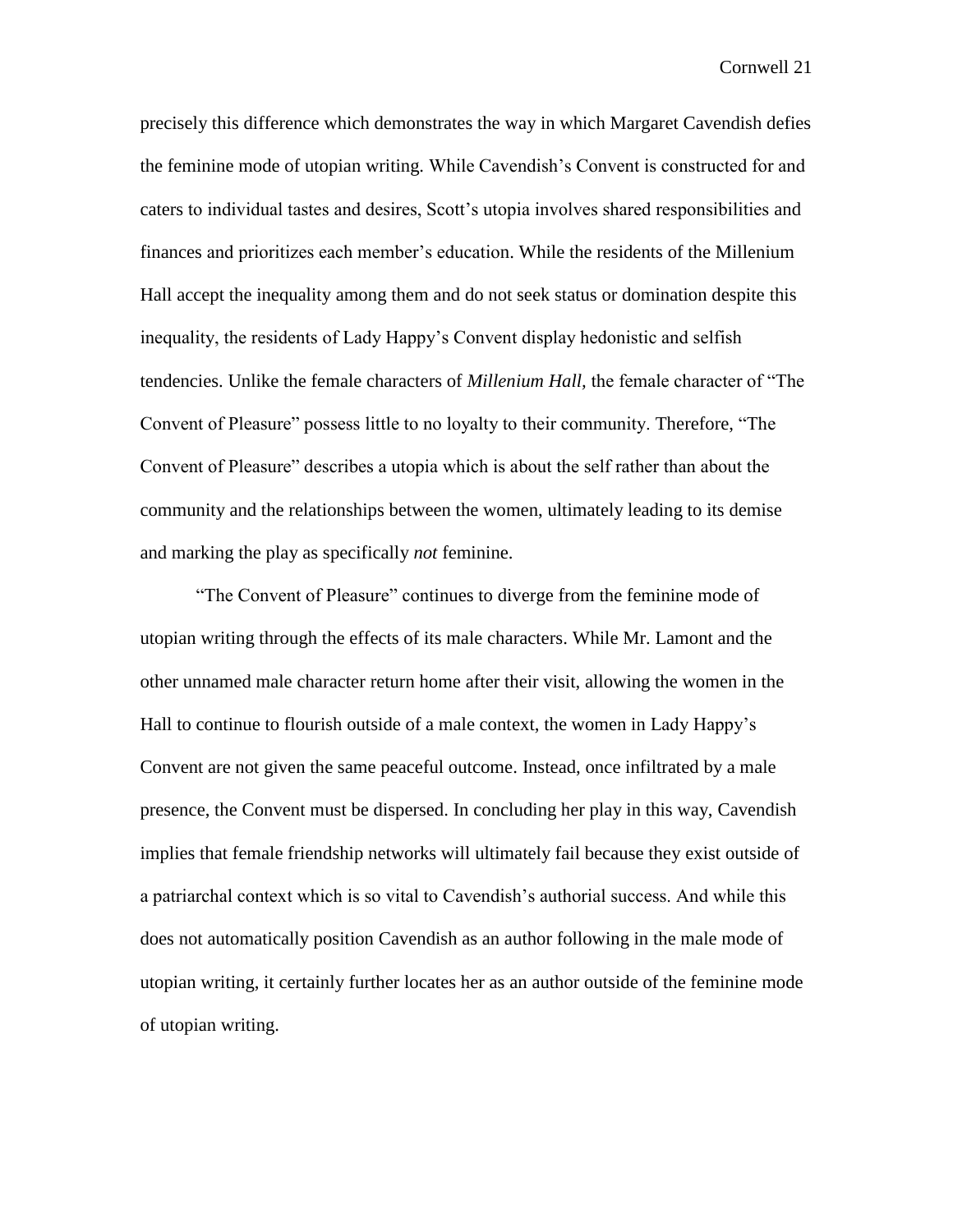Part of what destines the utopia described in "The Convent of Pleasure" to fail is the ways in which Margaret Cavendish employs a masculine framework to describe an all-female utopia. Cavendish's attempt to align herself with other male writers in order to establish her authority is reflected in her "utopian heroines [who] learn that their projects are always already circumscribed by cultural assumptions about female sexuality and identity" (Bonin, 352). In "Margaret Cavendish's Dramatic Utopias and the Politics of Gender", Erin Lang Bonin argues that "the insistent impermanence of ["The Convent of Pleasure] suggests that women's desires are marginal, inappropriate, or even impossible to imagine and sustain outside of patriarchal contexts" (Bonin, 352). This ultimately distinguishes Cavendish's play as necessarily outside of the female mode of utopian writing.

In the final act of "The Convent of Pleasure," Lady Happy's Convent must dissolve once the inhabitants discover that their space has been infiltrated by a male. Madam Mediator tells the rest of the women that they are "all betrayed, undone, undone; for there is a man disguised in the *Convent*" ("Convent", 128). The Prince, who has infiltrated the Convent, then insists upon marrying the Lady Happy upon his being discovered. And so ultimately, the play ends in a marriage between the Prince and Lady Happy, and this Lady Happy's Convent and its utopic female network ceases to exist. With this ending, Cavendish frames the idealized society in her "The Convent of Pleasure" as one which could never actually survive. In its total downfall and the inhabitants' insistence that the whole Convent has been "all betrayed, undone" following a single infiltration of a male, Cavendish implies that idealized networks of female friendships can never truly flourish, for they will inevitably become compromised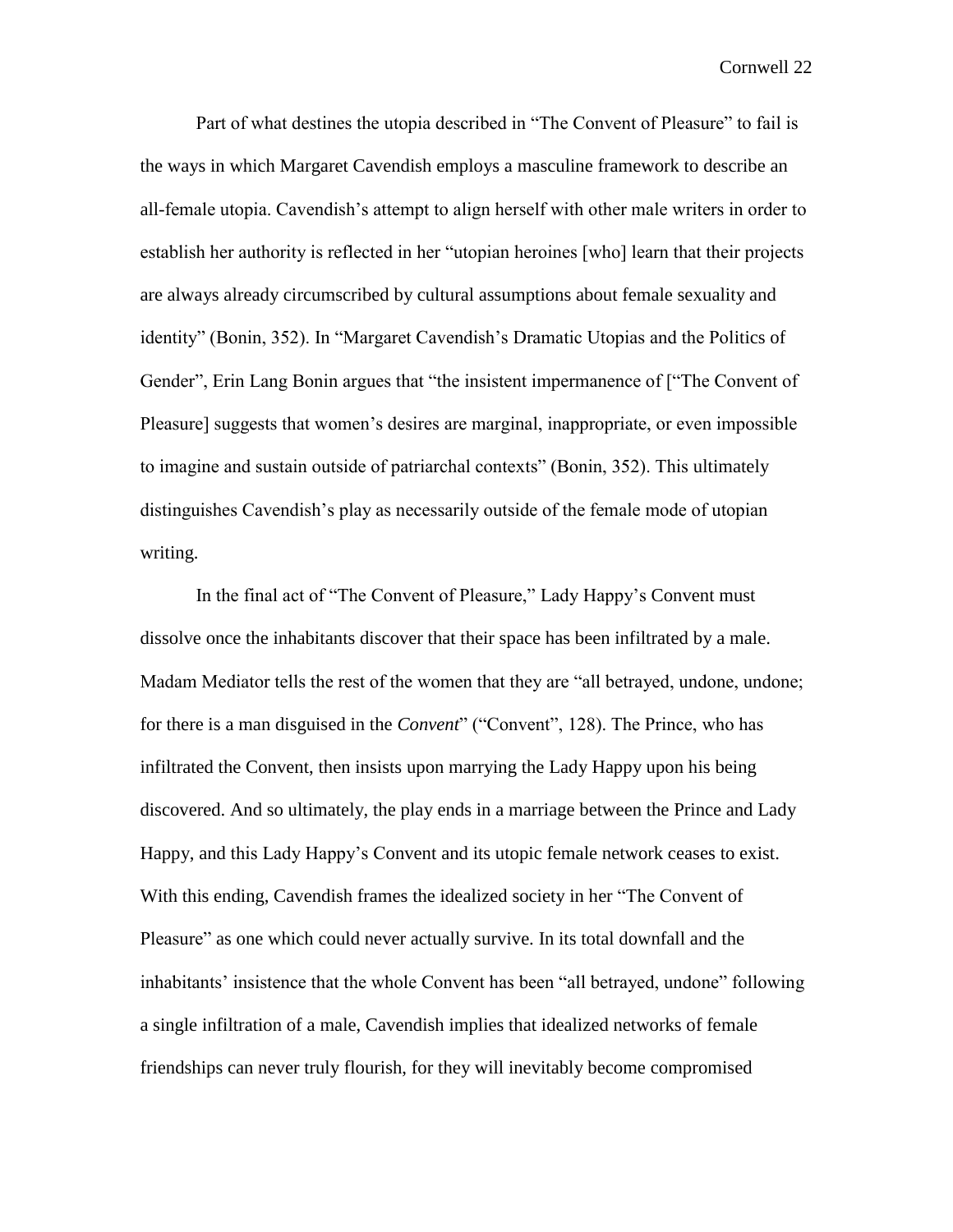("Convent", 128). While the Convent does provide a location for female friendships to be created, it does not allow them to flourish since it prioritizes individual and selfish pleasure over the prosperity of the community.

But despite writing "The Convent of Pleasure" as a subversion of the female utopian mode of writing in this way, Margaret Cavendish still describes the Prince as a conventional male utopian character and thus adheres to the traditional binary in a way. The Prince fits and exemplifies the traditional male utopian character in his affinity for discovery and his lack of desire to become a part of the community of the utopia. The only relationship which he seeks is with the Lady Happy. And in the same way that other male utopian characters desire to take away knowledge from the utopias they believe they have discovered, he desires to take the Lady Happy away from the Convent and marry her.

However, Cavendish is not consistent in her writing her male characters as always adhering to their traditional roles. The male character of the Emperor in her novel *The Blazing World,* in fact, does not exhibit many of the same characteristics as the Prince or other classic male utopian characters. Indeed, the main function of the character of the Emperor is simply to give the Empress her power. He does not position himself as a hierarchal authority, since he quickly relinquishes his power. While, in "The Convent of Pleasure", the most prominent male figure is seen as the reason for the utopia's ultimate demise, in *The Blazing World*, the most prominent male figure is actually seen as the catalyst for utopia. In *The Blazing World*, then, the male character is positioned as the enabler while the female character embodies the characteristics of a traditionally male utopian protagonist in her finding, though unintentional, of her new world. With this,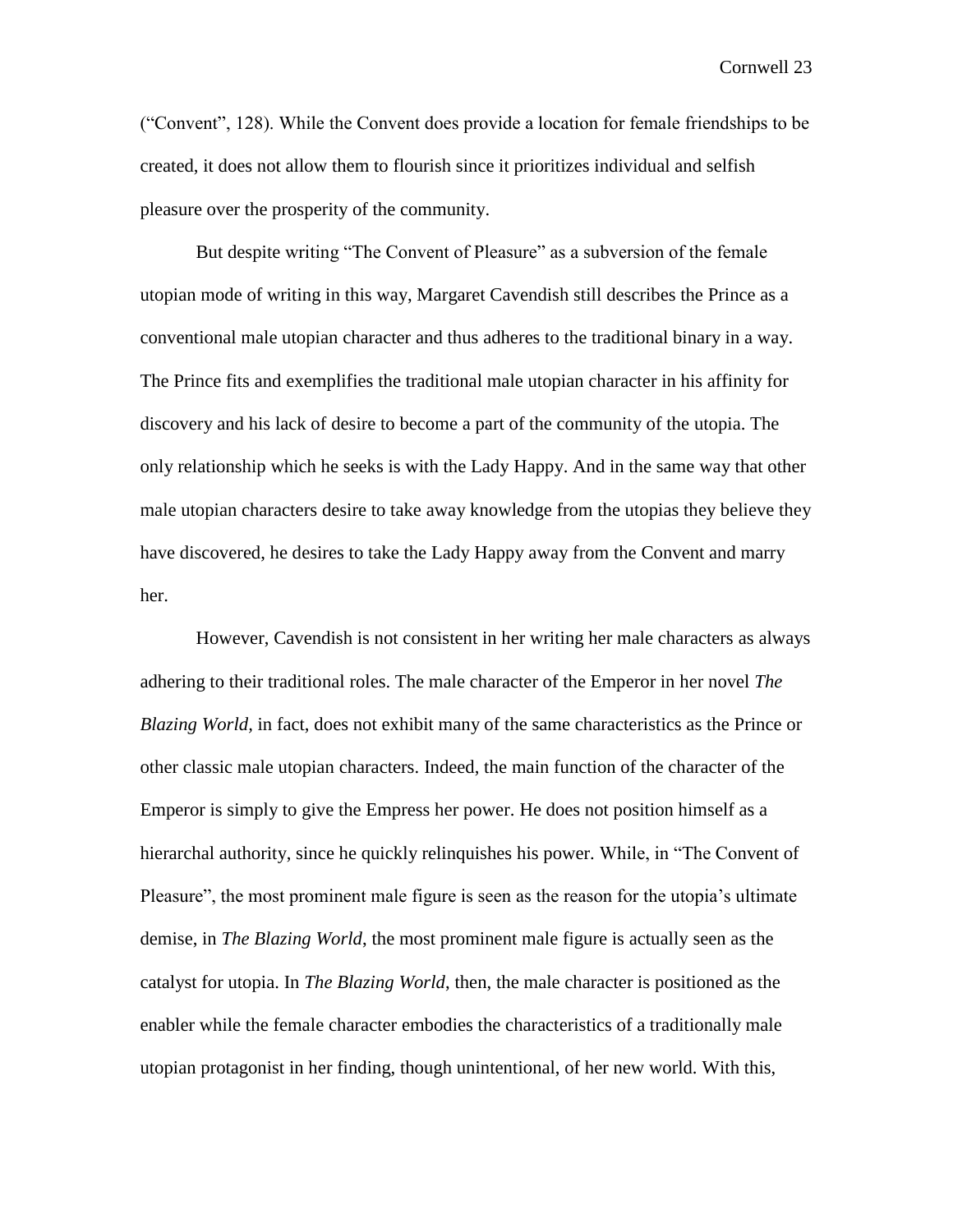Cavendish takes a conventionally masculine mode and makes it feminine through her female character of the Empress.

But still, the Empress is not a completely male-coded protagonist. The Empress's subversion of the masculine utopian character is evident in her lack of desire to conquer the world that she arrives in and in her ability and her desire to join the utopian community adapt to its language and customs. While Domingo Gonsales arrives on his lunar paradise in *The Man in the Moone*, he immediately fails as he tries to learn the language. And so, Gonsales uses his earthly, human knowledge to make sense of his new geographic location which cannot be described in earthly terms. Unfortunately for him though, his knowledge does not apply, and his language fails him. And instead of defining the lunar paradise by using the terms of the lunar people, Gonsales uses his own earthly terms to name and locate his surroundings.

The Lady of Margaret Cavendish's *The Blazing World*, on the other hand, is faced with a similar situation upon her coming into her new world. But instead of struggling as Gonsales does, the Lady quickly adapts and learns the native language of her utopia. She arrives in the world, and

> no sooner was the Lady brought before the Emperor, but he conceived her to be some goddess, and offered to worship her; which she refused, telling him, (for by that time she had pretty well learned their language) that although she came out of another world, yet she was but a mortal; at which the Emperor rejoicing, made her his wife, and gave her an absolute power to rule and govern all that world as she pleased. But her subjects, who could hardly be persuaded to believe her mortal, tendered her all the veneration and worship due to a deity…she was made Empress (*Blazing World*, 132).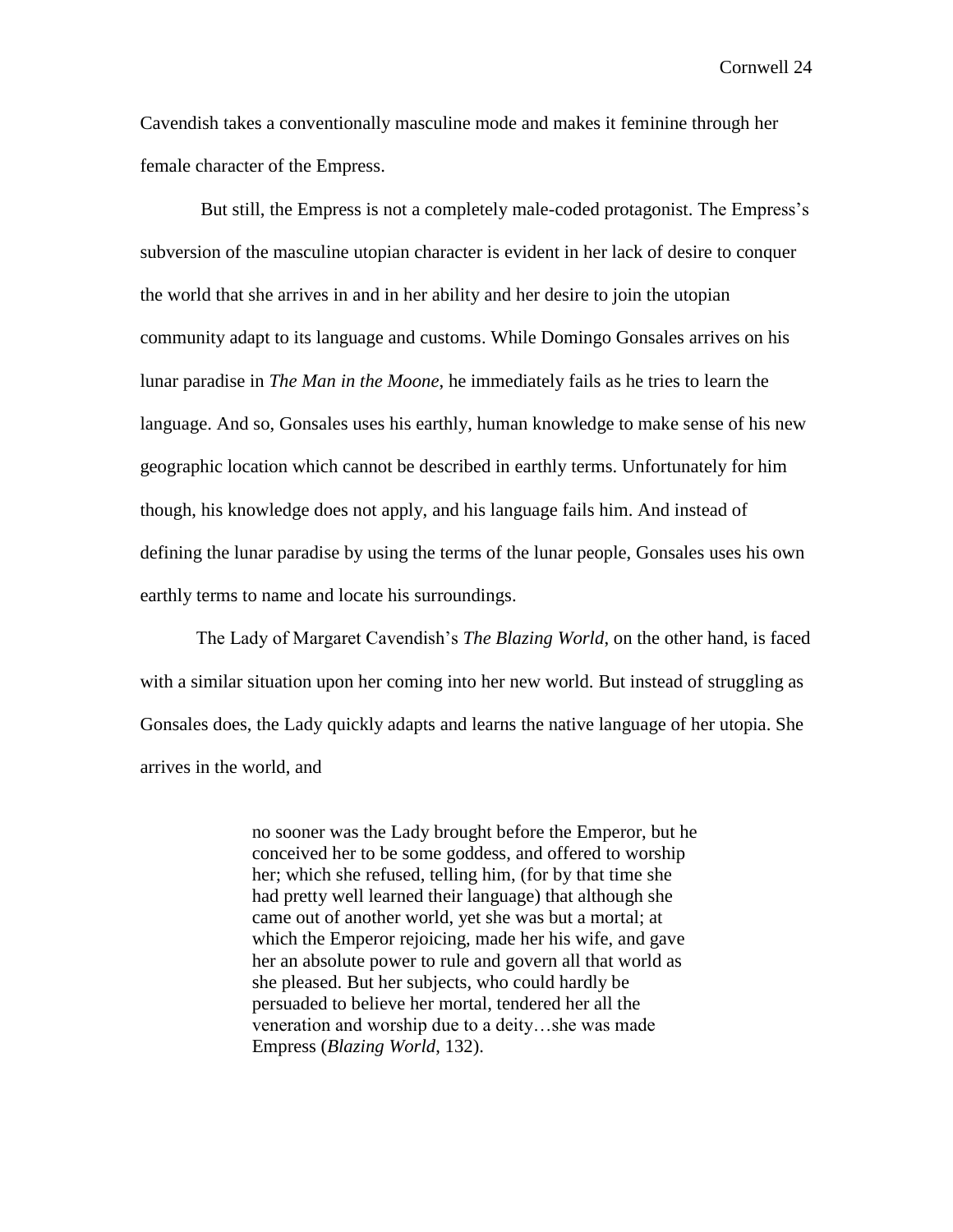Therefore, it is precisely the Lady's quick learning which allows her to rise to power in the world, for she would not have been able to communicate with the Emperor had she not learned the native language.

So, while Cavendish's protagonist is worshipped by those in her utopia as if she had conquered them, she was actually given this power because of her ability to adapt to the utopia's linguistic difference instead imposing her own terms in order to define the world around her. By quickly eliminating the challenge with so deeply troubles Godwin's protagonist, Cavendish seems to subvert the masculine mode of utopian writing. The Lady, then, is not a conqueror who defines paradise in their own terms in an attempt to seize power in the way that Domingo Gonsales does. Rather, she is a benevolent learner whose flexibility allows her to be given her power by the inhabitants of the utopia themselves. Both the Empress and the residents of the Blazing World accept and embrace the inequality that exists between them, much like the women who reside in the Millenium Hall do, aligning *The Blazing World* with the feminine mode of utopian writing. This inherently feminine acceptance of inequality is seen immediately upon the Lady entering the Blazing World, however, the Empress's character is still reminiscent of male utopian protagonists who maintain their position of power in the utopia's hierarchy. Unlike the women residents *Millenium Hall*, the Empress does not have any sort of give and take relationship with the other inhabitants of her utopia: her subjects. She is simply their leader.

The Lady becomes the ruler of the Blazing World as she is given her power and glorified and even given the title of Empress upon her arrival as the Emperor "conceived her to be some goddess and offered to worship her… [and] her subjects, who could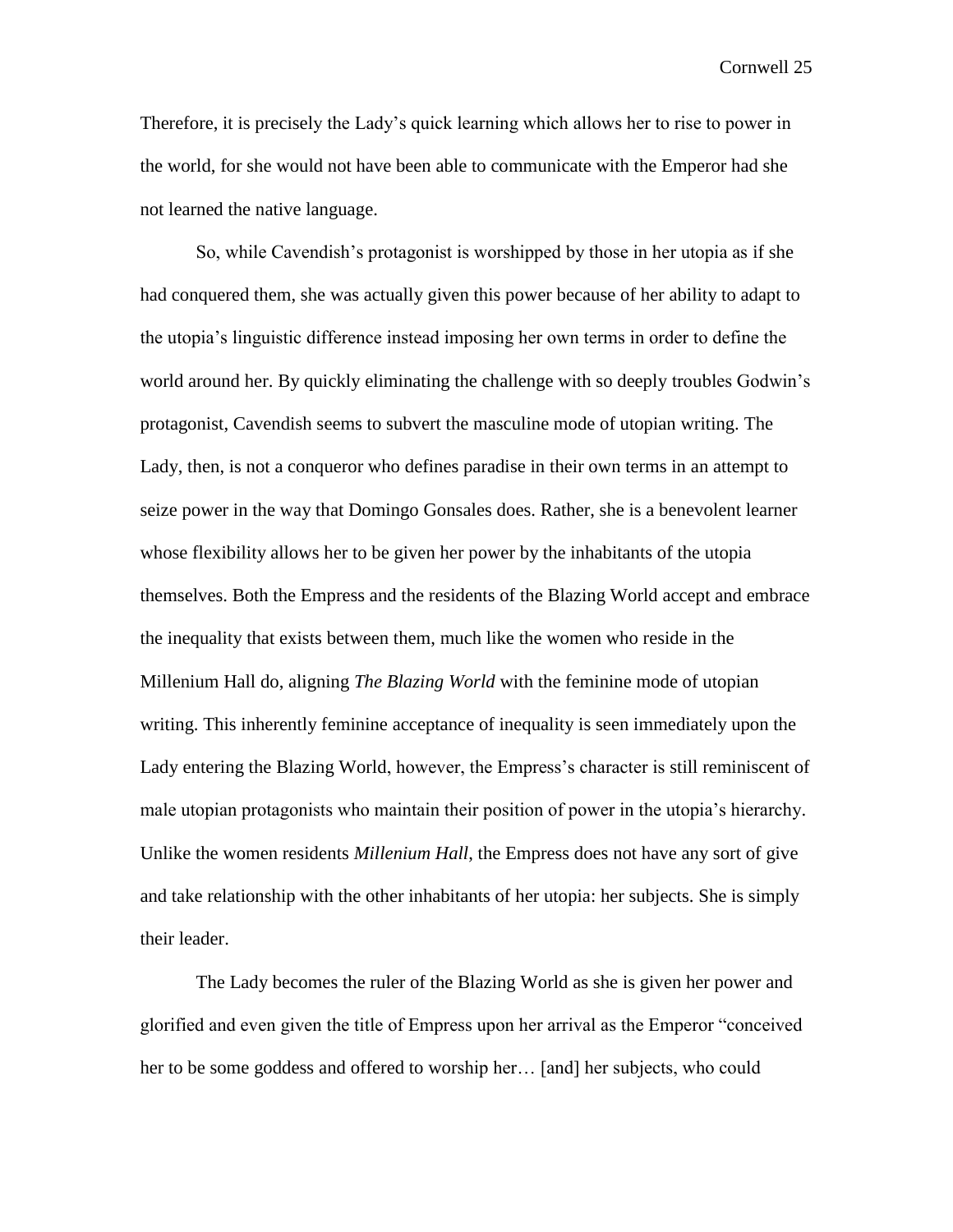hardly be persuaded to believe her mortal, tendered her all the veneration and worship due to a deity" (*Blazing World*, 132). But still, despite her position of power, the Empress is not a completely male-coded character Unlike conventional male utopian characters, The Lady arrives in the Blazing World against her will, and furthermore, there is no indication that she has any intention of returning to her home world or bringing back any knowledge which she gains in the new world for her home world's benefit. She enjoys her new world in which she "live[s] and reign[s] most happily and blessedly" (*Blazing World*, 203). However, upon learning that "the world she came from was embroiled in a great war," she returns, wielding the knowledge she has acquired over he time in the blazing world (*Blazing World*, 203).

However, once the Empress returns to her home world, she begins to embody the traditionally male utopian character. She believes that she is benefitting her old world by conquering it by virtue of what she has learned and gained in her new world. She posits herself to the people of her old world as "an angel sent from God to deliver them out of the hands of their enemies" and affirms that she would not "return into the Blazing World until she had forced all the rest of that world to submit to that same nation" of her old world (*Blazing World*, 211). So, although the Empress starts out as defying the male utopian character, she ultimately embodies it in its entirety. Margaret Cavendish clearly noticed that conquest is a masculine mode of utopian texts and that male utopian characters, whether they are written by male authors or female authors, embody these characteristics. And so, Cavendish tries to recuperate this masculine mode by writing the female protagonist of the Empress in *The Blazing World* as ultimately becoming a classically male utopian character.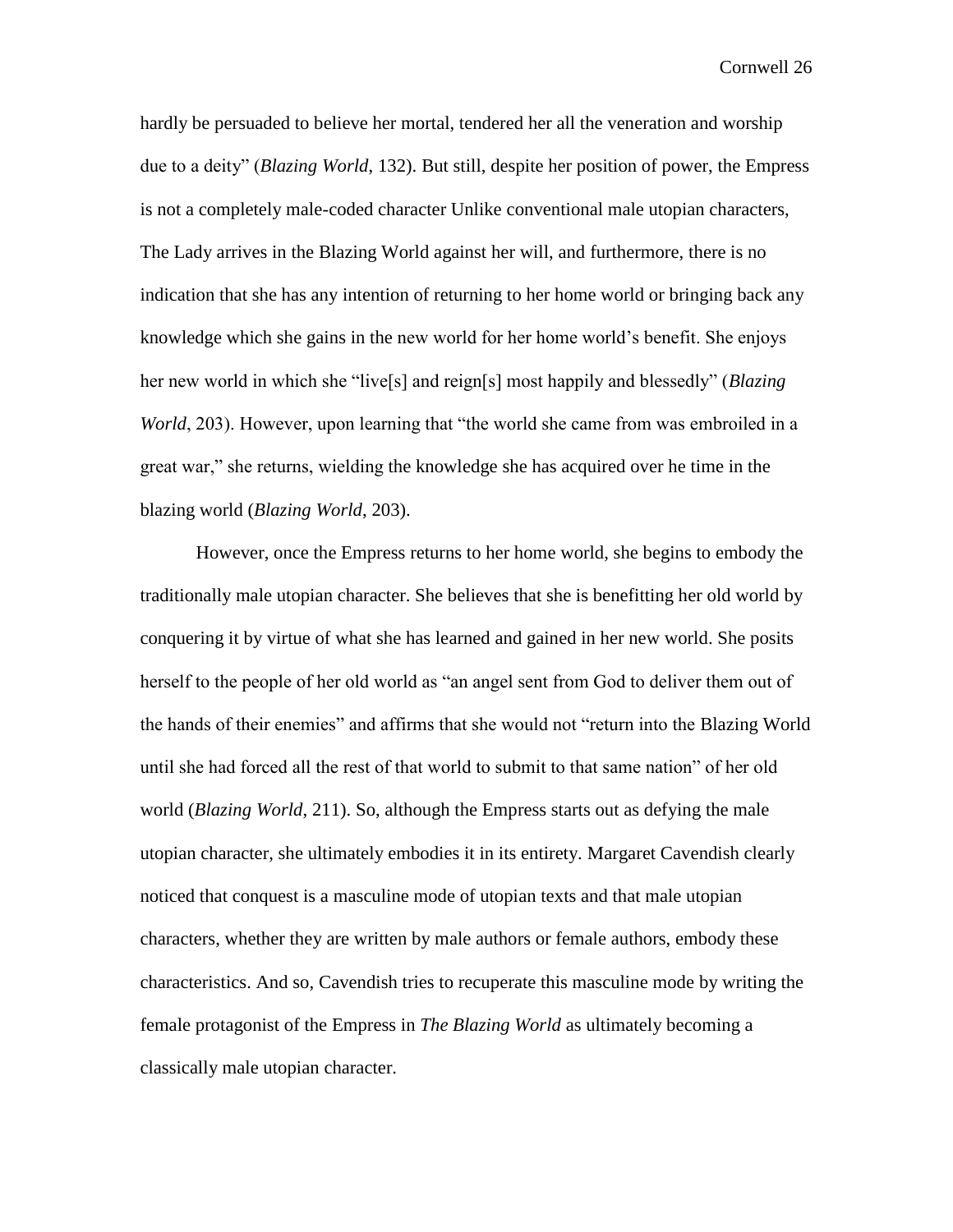But still, Cavendish does indeed still employ some aspects of the feminine mode of utopian writing through the social nature of the utopia in *The Blazing World*. Although the ending of "The Convent of Pleasure" suggests that idealized networks of female friendships are ultimately impossible, Margaret Cavendish proposes a seemingly contradictory example in *The Blazing World.* The relationship between the characters of the Empress and the Duchess is particularly highlighted, and indeed there is no insinuation of its coming to a close either. In the end, the Duchess "carrie[s] her beloved world along with her and invite[s] the Empress's Soul to observe the frame, order, and Government of it. Her Majesty [is] so ravished with the perception of it, that her soul desire[s] to live in the Duchess's World" (*Blazing World*, 216). The two women share a special utopic bond reminiscent of the feminine mode of utopian writing, given that each woman has created her own world in her own mind but that each can still travel into the worlds of one another.

So, much like the small spaces of the poems of Katherine Philips, the Empress and the Duchess create intimate spaces "in which they further develop their intersubjective bond," allowing their relationship to flourish (Heffernan, 74). Therefore, each of their worlds is a utopia for them both. Furthermore, even if one reads the two women as both being autobiographical characters which represent Margaret Cavendish herself, a relationship with Cavendish's own self, then, is being prioritized in the text and can be seen not only as an idealized relationship with one's self but as a viable blueprint for self-love.

Moreover, in "'A World of My Own Creating': Private Worlds and Social Selves in Margaret Cavendish's *Blazing World*", Megan Heffernan argues that despite the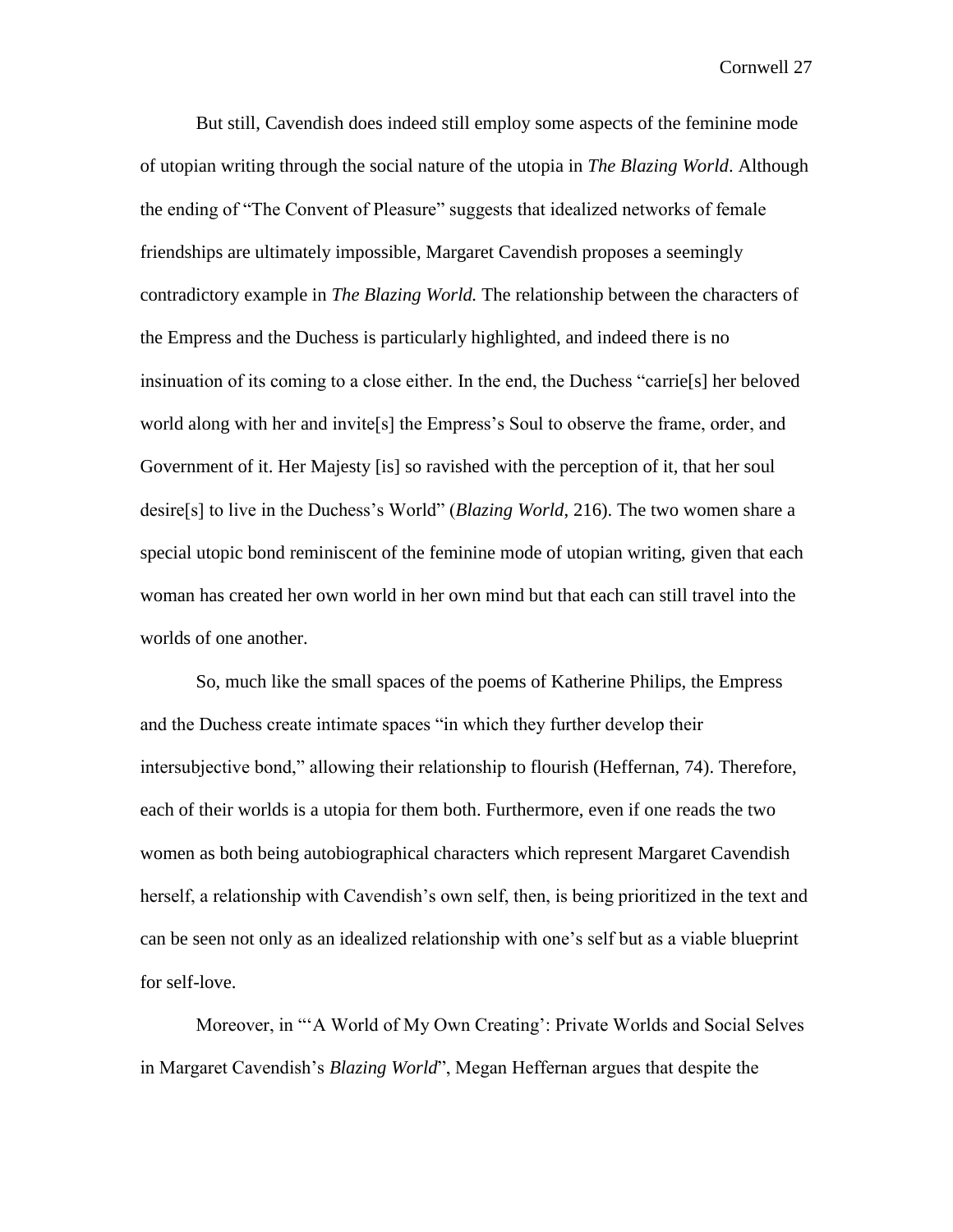Empress' being an almighty and autonomous individual, her relationship with the Duchess is indicative of a larger pattern in the *Blazing World* which suggests that the work is more social than individual. This argument, indeed, would further align *The Blazing World* with the feminine mode of utopian writing. Heffernan claims that through the way in which the two women "have no difficulty penetrating the other's cosmos," Cavendish implies that "the sovereign individual is both physically and spiritually permeable, open to communication with others, and constituted through these spiritual visions of community" (Heffernan,74). The novel, then, is posited as social but only insofar as Cavendish is social with herself. But still, figuring the work as social suggests its inclination towards the feminine mode. If "the sovereign individual" is indeed "permeable" in these ways, *The Blazing World* may in fact align Cavendish with a more female mode of utopian writing (Heffernan, 74).

In "Gender, Genre, and the Utopian Body in Margaret Cavendish's *Blazing World*", Marina Leslie proposes that "although Cavendish clearly challenged and revises generic boundaries, she also seeks inclusion in male literary and philosophical canons, and in order to gain recognition she must also be to some degree recognizable within such canons" (Leslie, 7). She does this, then, by attaching her work to male credibility. She prefaces *The Blazing World* in her note "To the Reader" by referencing the work and greatness of specifically male figures: she says her work is "a description of a *new world*, not such as *Lucian's,* or the *French-*man's world in the moon" and that she herself "cannot be *Henry* the Fifth, or *Charles* the Second, yet [she] endeavor[s] to be *Margaret*  the *First*" (*Blazing World*, 24, emphasis in original). She takes care to distinguish herself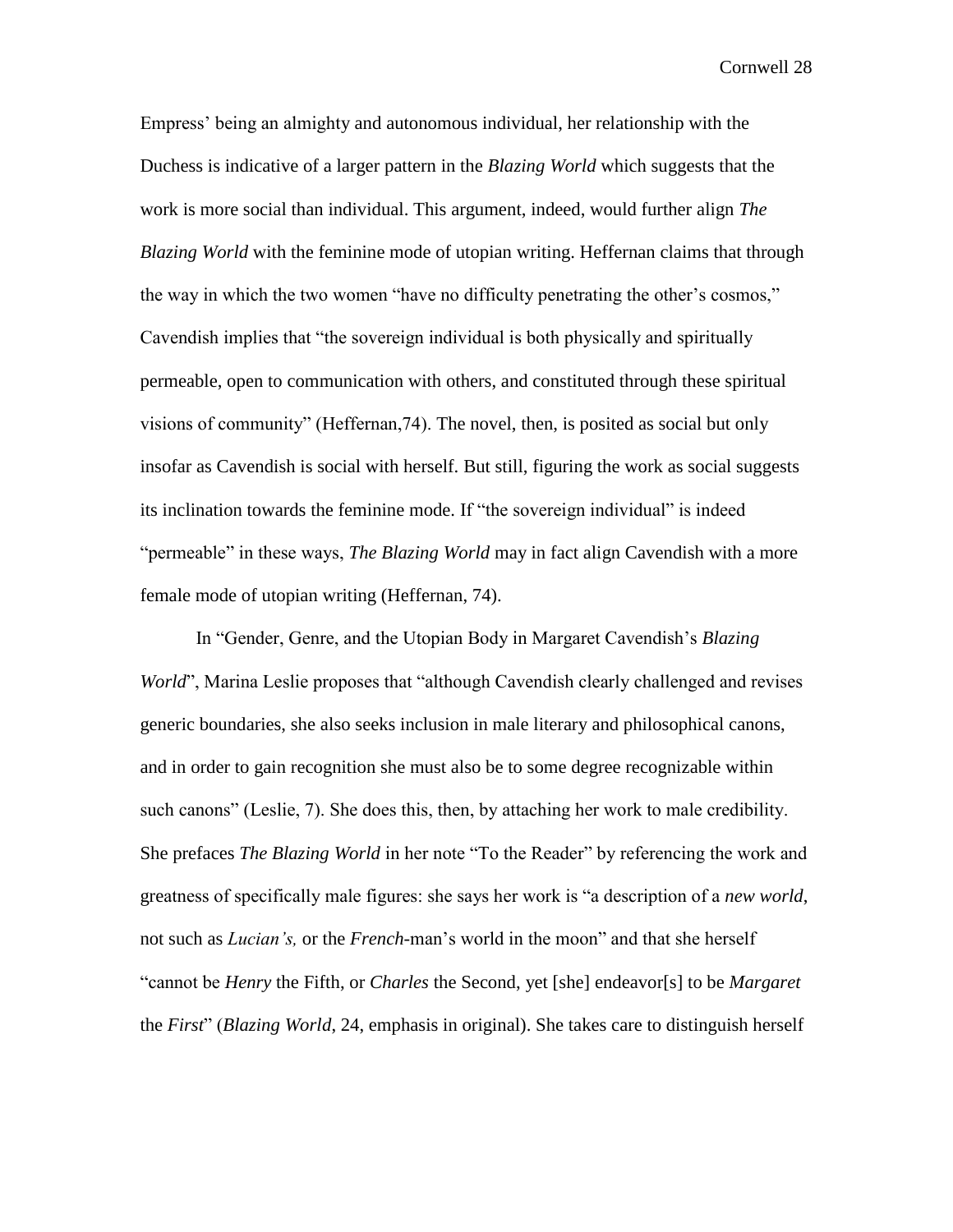and her work from them, but, in doing so, she nonetheless aligns herself with them, positioning herself as a masculine authority.

At the same time, Margaret Cavendish seems to be adopting this masculine paradigm of conquest through her own authorship. Tessie Prakas' article "'A World of her own Invention': The Realm of Fancy in Margaret Cavendish's *The Description of a New World, Called the Blazing World*" asserts that Margaret Cavendish implores her readers to create worlds of their own but that in doing so, her readers are not only engaging with Cavendish's dictatorial world but are also "submitting to the unfettered ambition of 'Margaret the First'" (Prakas, 139). This is to say that Cavendish empowers her readers and her peers to create their own worlds but, in this process, positions the Empress as an authority whose own objectives her readers must emulate, rendering these readers as creators who are not completely thinking in their own terms. It is precisely this assertion of Cavendish's own power and authority which is reminiscent of the male tradition.

Cavendish not only positions herself as a sort of masculine authority but also as masculine in her desire for authorial recognition. In "Authorship, Friendship, and Forms of Publication in Katherine Philips," Hillary Menges positions Katherine Philips' demure mode of diverting attention from herself in her publication as directly opposed to Margaret Cavendish's forthright desire for her work to be known and praised in publication. Menges says that "Philips did not boldly declare her desire for literary immortality… [and that] unlike Milton, Cavendish, or countless other poets, Philips does not insist upon the capacity of her poems to serve as vehicles for future honor, commemoration, and monumentalization" (Menges, 536). Menges, then, seems to subtly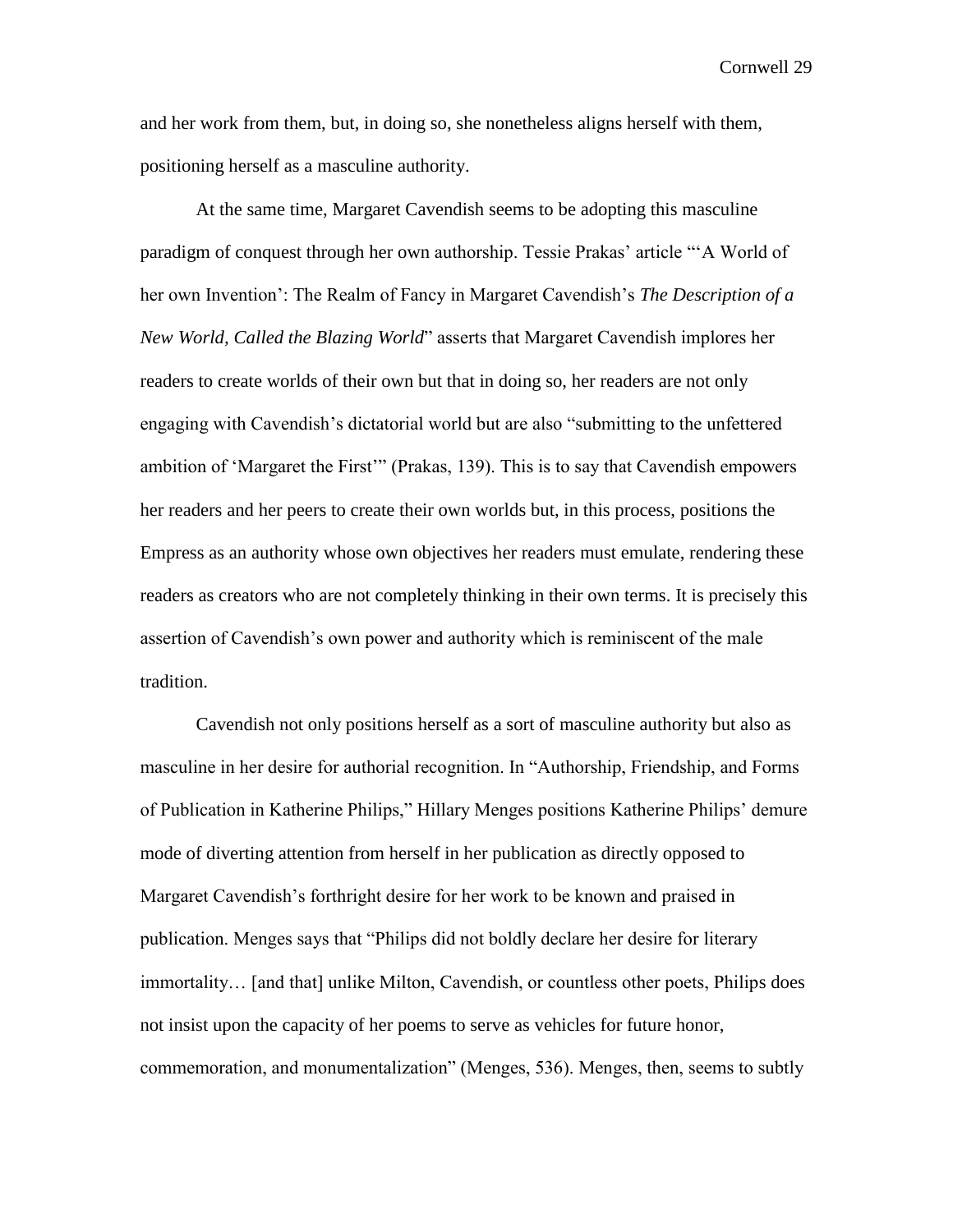suggest that this further aligns Cavendish with a masculine mode of authorship by comparing Cavendish to John Milton and other male authors who share similar quests for fame and authorial immortality. And while Milton himself is not a utopist, he is a figure that other scholars frequently engage with Cavendish. So ultimately, because is candid about her desire for a lasting reputation, Cavendish aligns herself with male authorship. Indeed, in her outspoken desire for her work to be known and for it to be remembered, Cavendish transgresses traditional notions of her prescribed female gender and inhabits a role which is conventionally thought to be not her own.

On the other hand, by making a spectacle of herself, such as she did with her flamboyant visit to the Royal Society, Cavendish attempts to feminize traditionally masculine spaces. Her traditionally masculine desires of grandeur in her life and in her texts are made known in her own feminine manner. She is not just attempting to make a power grab for the masculine mode, but instead she is trying to do something which has been fundamentally coded as masculine in a feminine way. Therefore, by inhabiting an authorial role which is neither feminine nor masculine, Margaret Cavendish complicates traditional binary notions of masculine modes of utopian writing and feminine modes of utopian writing, ultimately paving the way for later utopian authors, both male and female, to break these molds as well.

Ultimately, Margaret Cavendish as an author enters a new, uncharted space, and she is eventually remembered and memorialized for doing so. But the only reason Cavendish is permitted to rebel in this way is because of her social position. With her elevated economic status and the loyal support of her husband, Margaret Cavendish was less confined to a singular feminine paradigm than other female utopists writing at the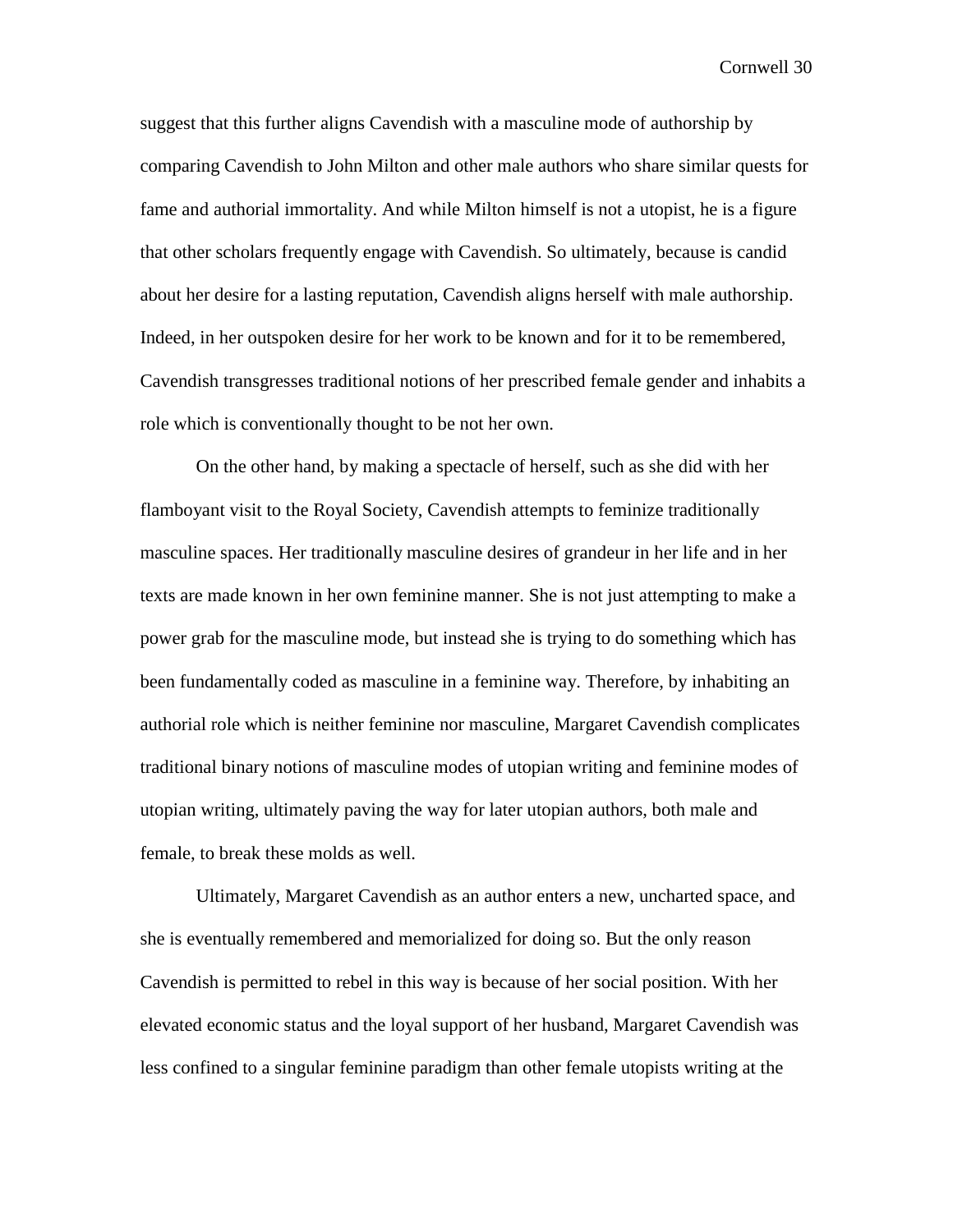same time, such as Sarah Scott or Katherine Phillips, were. But regardless of this context, the implications of both of Cavendish's works and their implied critique of the traditional binary still stand. Both "The Convent of Pleasure" and *The Blazing World* are selfpromoting, though in different ways, but neither work adheres to a single masculine or feminine mode of utopian writing. Instead, Cavendish creates an entirely new space for herself which exists outside of this masculine/feminine binary, and she suggests that others to do the same.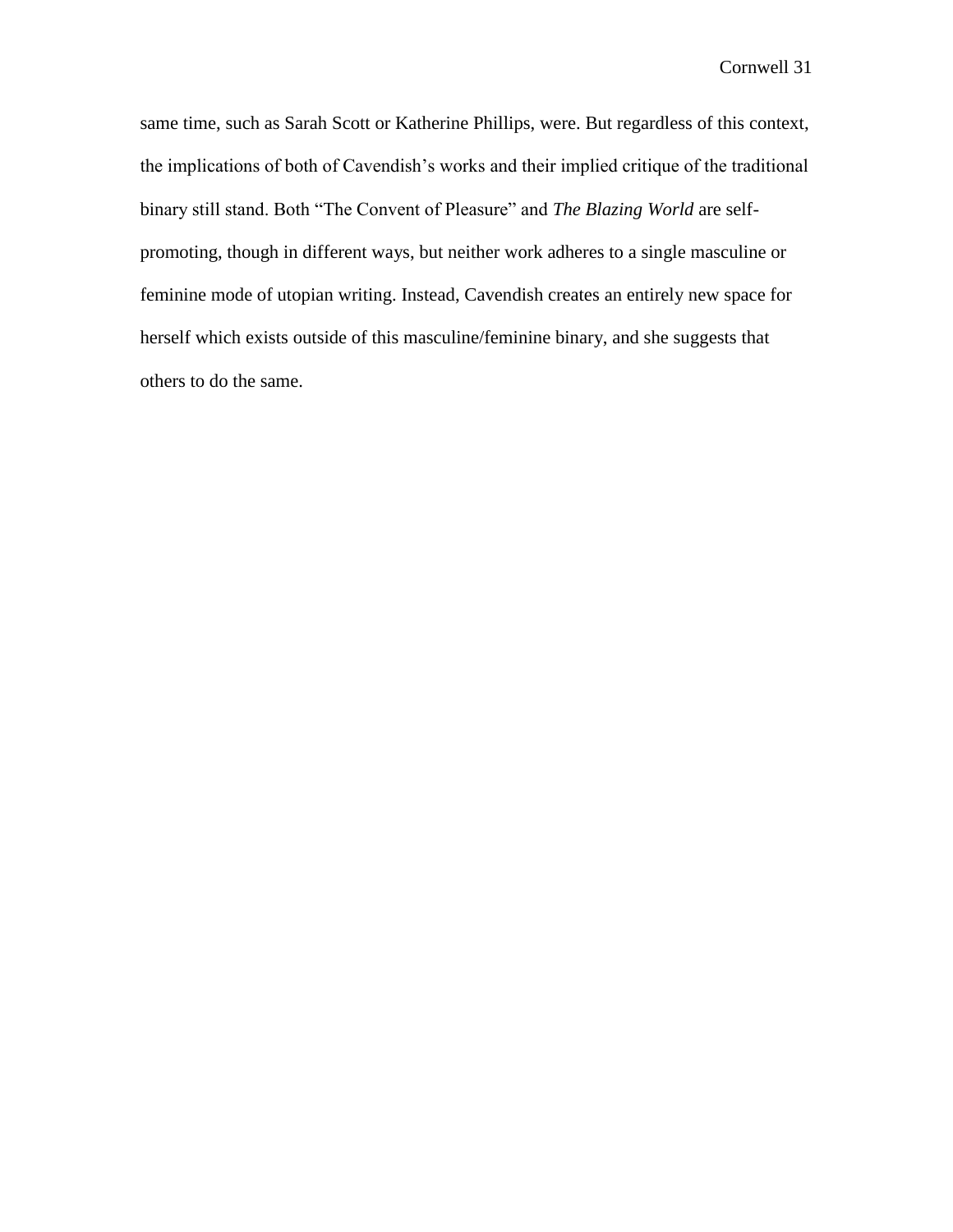#### Works Cited

Bacon, Francis. *The New Atlantis.* CreateSpace Independent Publishing Platform, 2017.

Bonin, Erin L. "Margaret Cavendish's Dramatic Utopias and the Politics of Gender." Edited by Sara H. Mendelson. Ashgate, Farnham, England, 2009, [http://search.ebscohost.com/login.aspx?direct=true&db=mzh&AN=20095828](http://search.ebscohost.com/login.aspx?direct=true&db=mzh&AN=2009582862&site=ehost-live&scope=site) [62&site=ehost-live&scope=site.](http://search.ebscohost.com/login.aspx?direct=true&db=mzh&AN=2009582862&site=ehost-live&scope=site)

Brown, Hilary. "Sarah Scott, Sophie Von La Roche, and the Female Utopian Tradition." *Journal of English and Germanic Philology*, vol. 100, no. 4, 2001, pp. 469-

81, [http://search.ebscohost.com/login.aspx?direct=true&db=mzh&AN=2001580259](http://search.ebscohost.com/login.aspx?direct=true&db=mzh&AN=2001580259&site=ehost-live&scope=site) [&site=ehost-live&scope=site](http://search.ebscohost.com/login.aspx?direct=true&db=mzh&AN=2001580259&site=ehost-live&scope=site) [http://www.jstor.org/stable/27712137.](http://www.jstor.org/stable/27712137)

Cavendish, Margaret. *The Blazing World and Other Writings.* Penguin Classics, 1994.

---. *The Convent of Pleasure.* Broadview Press, Ontario, Canada, 2002.

Cottegnies, Line. "Utopia, Millenarianism, and the Baconian Programme of Margaret Cavendish's the Blazing World (1666)." Edited by Chloë Houston, and Andrew Hadfield. Ashgate, Farnham, England,

2010, [http://search.ebscohost.com/login.aspx?direct=true&db=mzh&AN=20113942](http://search.ebscohost.com/login.aspx?direct=true&db=mzh&AN=2011394292&site=ehost-live&scope=site) [92&site=ehost-live&scope=site.](http://search.ebscohost.com/login.aspx?direct=true&db=mzh&AN=2011394292&site=ehost-live&scope=site)

Godwin, Francis. *The Man in the Moone.* Broadview Press, 2009.

Heffernan, Megan. "'A World of My Own Creation': Private Worlds and Social Selves in Margaret Cavendish's Blazing World." Edited by Zubin Meer. Lexington, Lanham,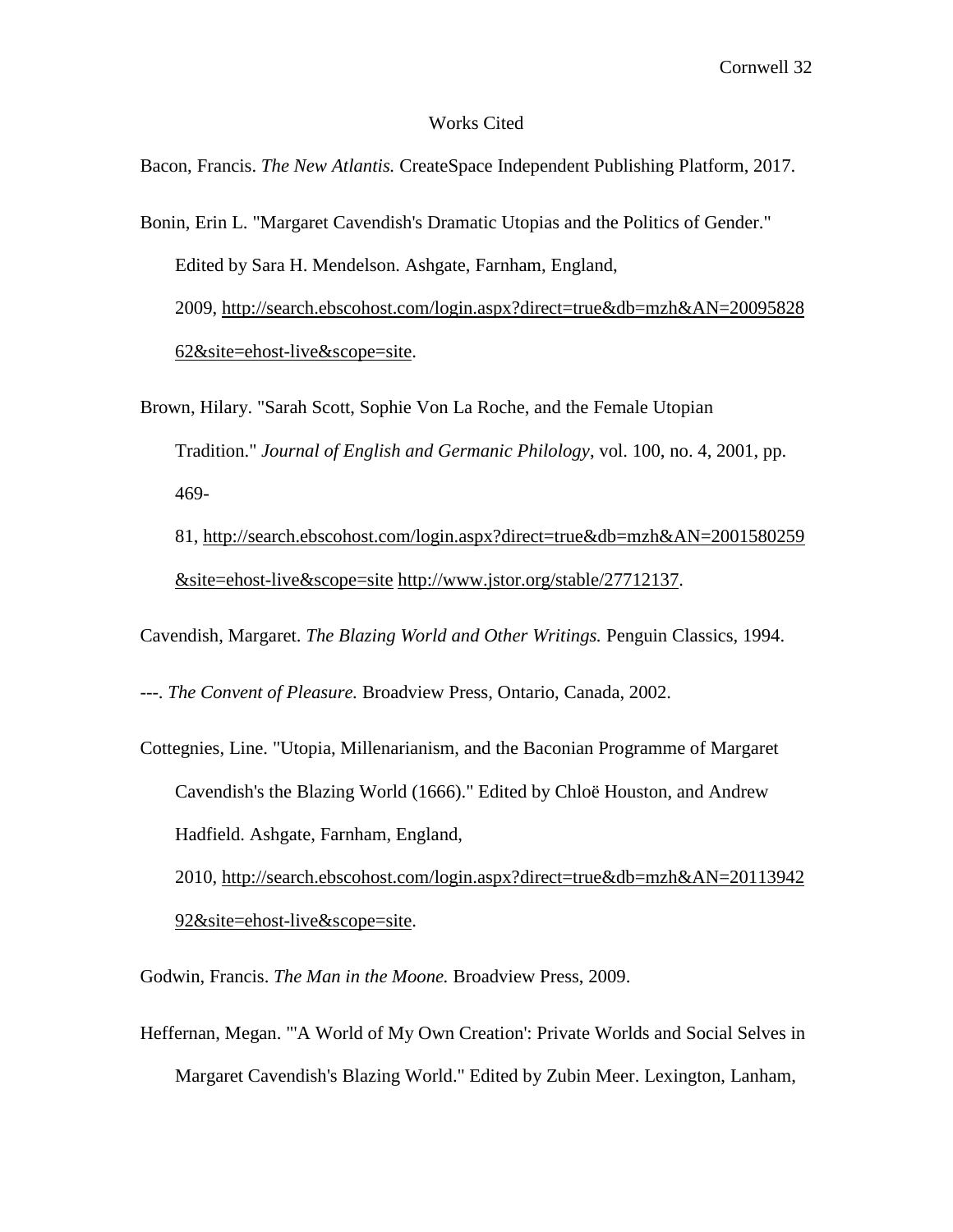MD,

2011, [http://search.ebscohost.com/login.aspx?direct=true&db=mzh&AN=20160254](http://search.ebscohost.com/login.aspx?direct=true&db=mzh&AN=2016025421&site=ehost-live&scope=site) [21&site=ehost-live&scope=site.](http://search.ebscohost.com/login.aspx?direct=true&db=mzh&AN=2016025421&site=ehost-live&scope=site)

Khanna, Lee C. "Utopian Exchanges: Negotiating Difference in Utopia." Edited by Nicole Pohl, and Brenda Tooley. Ashgate, Aldershot, England, 2007, [http://search.ebscohost.com/login.aspx?direct=true&db=mzh&AN=20072972](http://search.ebscohost.com/login.aspx?direct=true&db=mzh&AN=2007297264&site=ehost-live&scope=site) [64&site=ehost-live&scope=site.](http://search.ebscohost.com/login.aspx?direct=true&db=mzh&AN=2007297264&site=ehost-live&scope=site)

Leslie, Marina. "Gender, Genre and the Utopian Body in Margaret Cavendish's Blazing World." *Utopian Studies: Journal of the Society for Utopian Studies*, vol. 7, no. 1, 1996, pp. 6- 24, [http://search.ebscohost.com/login.aspx?direct=true&db=mzh&AN=1997065055](http://search.ebscohost.com/login.aspx?direct=true&db=mzh&AN=1997065055&site=ehost-live&scope=site)

[&site=ehost-live&scope=site](http://search.ebscohost.com/login.aspx?direct=true&db=mzh&AN=1997065055&site=ehost-live&scope=site) [http://www.jstor.org/stable/20719470.](http://www.jstor.org/stable/20719470)

Mangano, Bryan. "Institutions of Friendship in Sarah Scott's Millenium Hall." *Texas Studies in Literature and Language*, vol. 57, no. 4, 2015, pp. 464- 490, [http://search.ebscohost.com/login.aspx?direct=true&db=mzh&AN=201538435](http://search.ebscohost.com/login.aspx?direct=true&db=mzh&AN=2015384359&site=ehost-live&scope=site) [9&site=ehost](http://search.ebscohost.com/login.aspx?direct=true&db=mzh&AN=2015384359&site=ehost-live&scope=site)[live&scope=site](http://search.ebscohost.com/login.aspx?direct=true&db=mzh&AN=2015384359&site=ehost-live&scope=site) [http://muse.jhu.edu/journals/texas\\_studies\\_in\\_literature\\_and\\_langua](http://muse.jhu.edu/journals/texas_studies_in_literature_and_language/v057/57.4.mangano.html) [ge/v057/57.4.mangano.html.](http://muse.jhu.edu/journals/texas_studies_in_literature_and_language/v057/57.4.mangano.html)

Menges, Hilary. "Authorship, Friendship, and Forms of Publication in Katherine Philips." *SEL: Studies in English Literature, 1500-1900*, vol. 52, no. 3, 2012, [http://search.ebscohost.com/login.aspx?direct=true&db=mzh&AN=20125828](http://search.ebscohost.com/login.aspx?direct=true&db=mzh&AN=2012582822&site=ehost-live&scope=site) [22&site=ehost-](http://search.ebscohost.com/login.aspx?direct=true&db=mzh&AN=2012582822&site=ehost-live&scope=site)